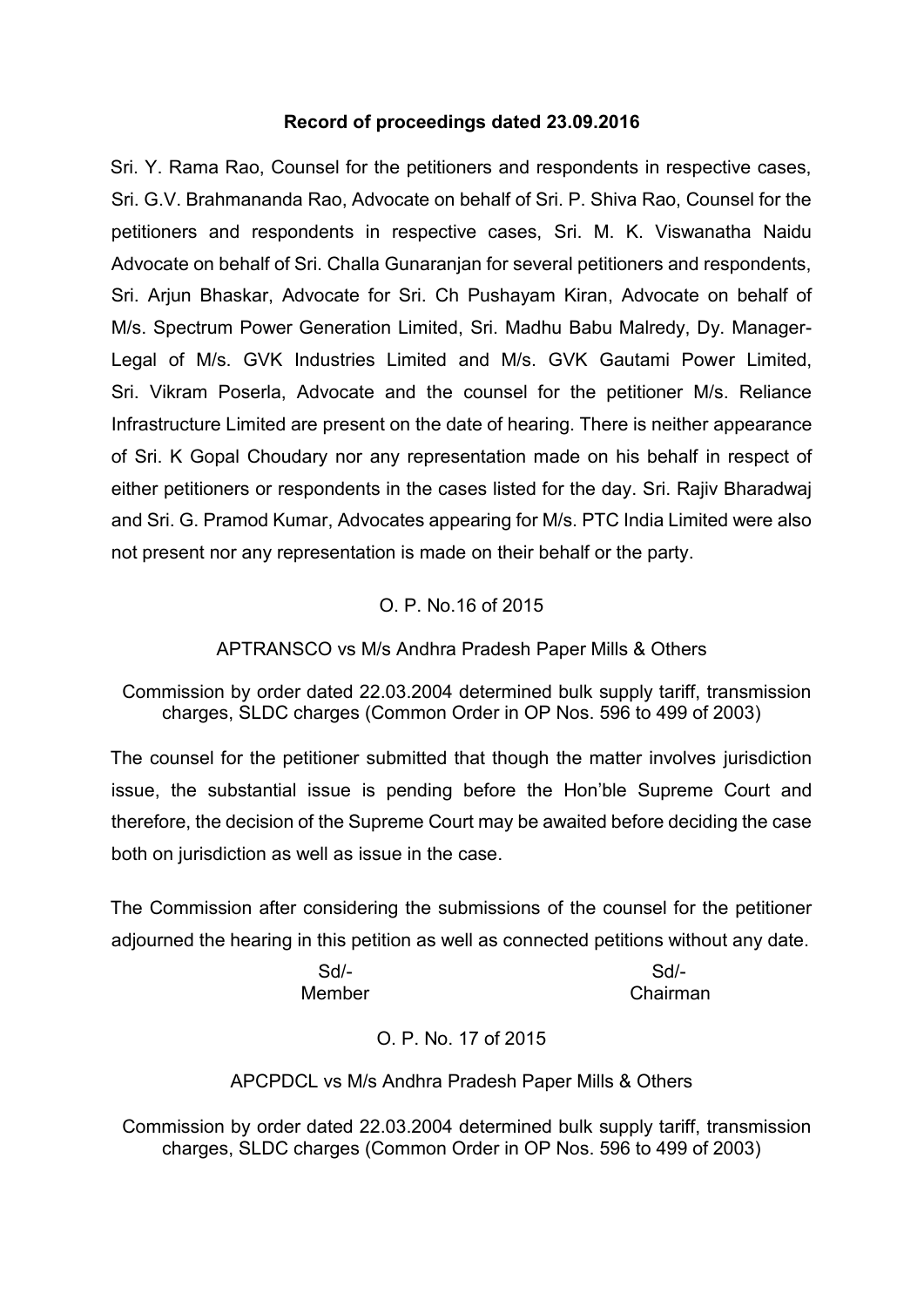The counsel for the petitioner submitted that though the matter involves jurisdiction issue, the substantial issue is pending before the Hon'ble Supreme Court and therefore, the decision of the Supreme Court may be awaited before deciding the case both on jurisdiction as well as issue in the case.

The Commission after considering the submissions of the counsel for the petitioner adjourned the hearing in this petition as well as connected petitions without any date.

> Sd/- Sd/- Member Chairman

> > O. P. No. 18 of 2015

APNPDCL vs M/s Andhra Pradesh Paper Mills & Others

Commission by order dated 22.03.2004 determined bulk supply tariff, transmission charges, SLDC charges (Common Order in OP Nos. 596 to 499 of 2003)

The counsel for the petitioner submitted that though the matter involves jurisdiction issue, the substantial issue is pending before the Hon'ble Supreme Court and therefore, the decision of the Supreme Court may be awaited before deciding the case both on jurisdiction as well as issue in the case.

The Commission after considering the submissions of the counsel for the petitioner adjourned the hearing in this petition as well as connected petitions without any date.

| $Sd$ - | Sd       |
|--------|----------|
| Member | Chairman |

#### O. P. No. 19 of 2015

APTRANSCO vs M/s Small Hydro Power Developers' Association & Others

Commission by order dated 22.03.2005 determined bulk supply tariff, transmission charges, SLDC charges (Common Order in OP Nos. 30 to 34 of 2004)

The counsel for the petitioner submitted that though the matter involves jurisdiction issue, the substantial issue is pending before the Hon'ble Supreme Court and therefore, the decision of the Supreme Court may be awaited before deciding the case both on jurisdiction as well as issue in the case.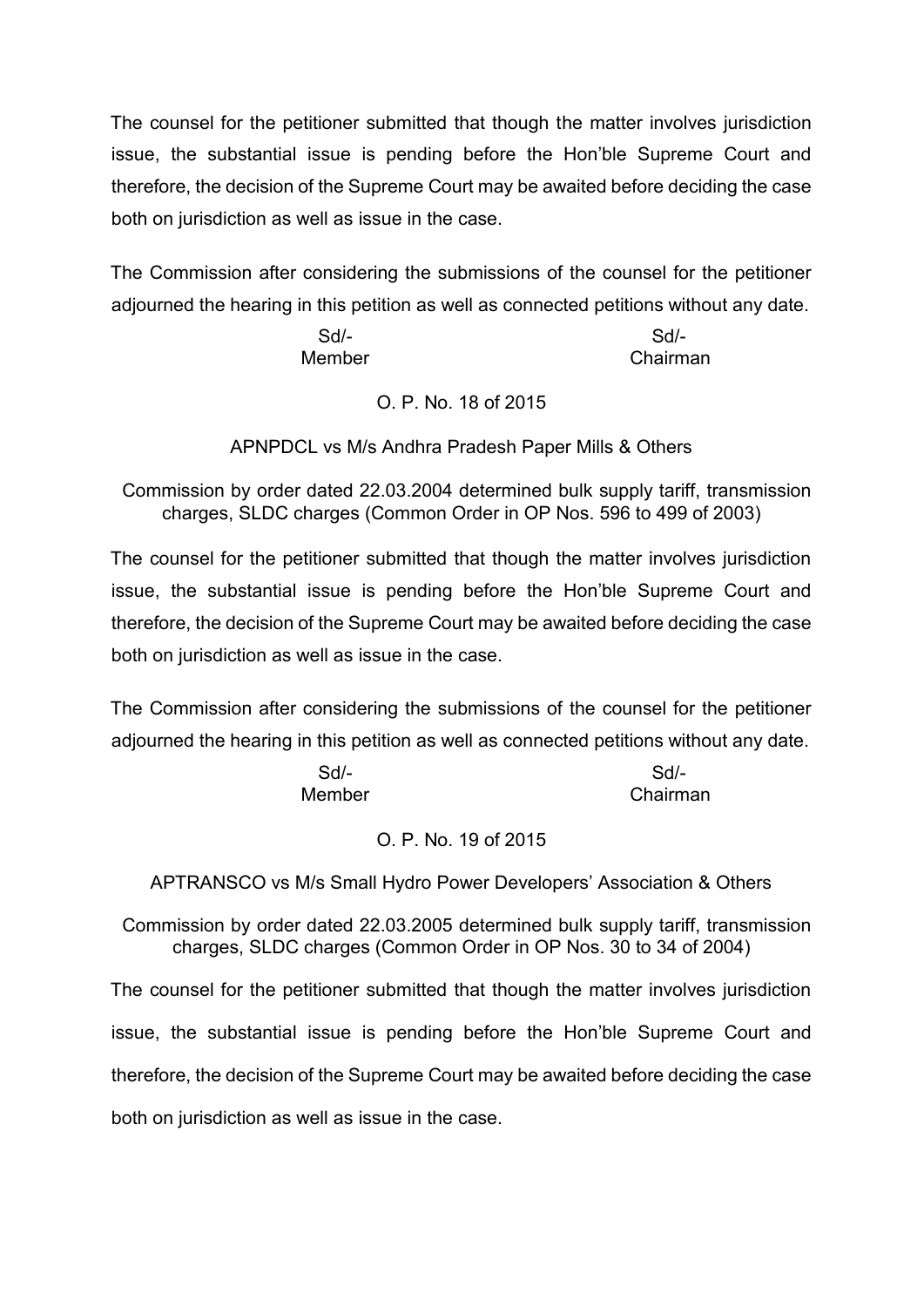The Commission after considering the submissions of the counsel for the petitioner adjourned the hearing in this petition as well as connected petitions without any date.

Sd/- Sd/- Member **Chairman** 

# O. P. No. 20 of 2015

APCPDCL vs M/s Small Hydro Power Developers' Association & Others

Commission by order dated 22.03.2005 determined bulk supply tariff, transmission charges, SLDC charges (Common Order in OP Nos. 30 to 34 of 2004)

The counsel for the petitioner submitted that though the matter involves jurisdiction issue, the substantial issue is pending before the Hon'ble Supreme Court and therefore, the decision of the Supreme Court may be awaited before deciding the case both on jurisdiction as well as issue in the case.

The Commission after considering the submissions of the counsel for the petitioner adjourned the hearing in this petition as well as connected petitions without any date.

> Sd/- Sd/- Member Chairman

# O. P. No. 21 of 2015

APNPDCL vs M/s Small Hydro Power Developers' Association & Others

Commission by order dated 22.03.2005 determined bulk supply tariff, transmission charges, SLDC charges (Common Order in OP Nos. 30 to 34 of 2004)

The counsel for the petitioner submitted that though the matter involves jurisdiction issue, the substantial issue is pending before the Hon'ble Supreme Court and therefore, the decision of the Supreme Court may be awaited before deciding the case both on jurisdiction as well as issue in the case.

The Commission after considering the submissions of the counsel for the petitioner adjourned the hearing in this petition as well as connected petitions without any date.

> Sd/- Sd/- Member **Chairman**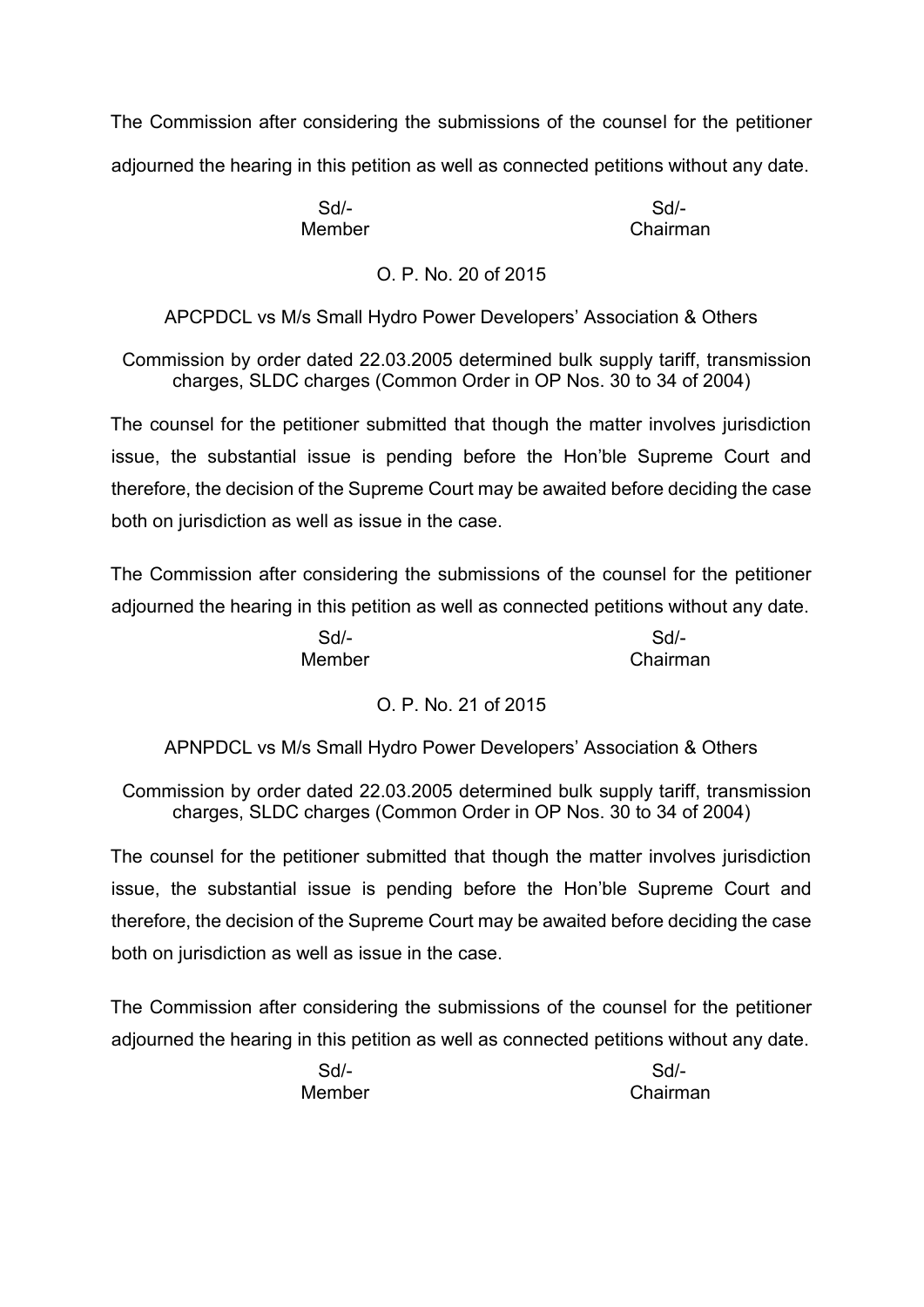# O. P. No. 22 of 2015

APTRANSCO vs M/s Small Hydro Power Developers' Association & Others

Determination of tariffs including transmission charges. Certain generators questioned the tariff order dated 23.03.2006 in respect of levy of transmission charges.

The counsel for the petitioner submitted that though the matter involves jurisdiction issue, the substantial issue is pending before the Hon'ble Supreme Court and therefore, the decision of the Supreme Court may be awaited before deciding the case both on jurisdiction as well as issue in the case.

The Commission after considering the submissions of the counsel for the petitioner adjourned the hearing in this petition as well as connected petitions without any date.

> Sd/- Sd/- Member **Chairman**

> > O. P. No. 23 of 2015

APCPDCL vs M/s Small Hydro Power Developers' Association & Others

Commission by a Common order dated 23.03.2006 determined distribution tariff for control period 2006-07.

The counsel for the petitioner submitted that though the matter involves jurisdiction issue, the substantial issue is pending before the Hon'ble Supreme Court and therefore, the decision of the Supreme Court may be awaited before deciding the case both on jurisdiction as well as issue in the case.

The Commission after considering the submissions of the counsel for the petitioner adjourned the hearing in this petition as well as connected petitions without any date.

> Sd/- Sd/- Member Chairman

# O. P. No. 24 of 2015

APNPDCL vs M/s Small Hydro Power Developers' Association & Others

Commission by order dated 22.03.2005 determined bulk supply tariff, transmission charges, SLDC charges (Common Order in OP Nos. 30 to 34 of 2004)

The counsel for the petitioner submitted that though the matter involves jurisdiction issue, the substantial issue is pending before the Hon'ble Supreme Court and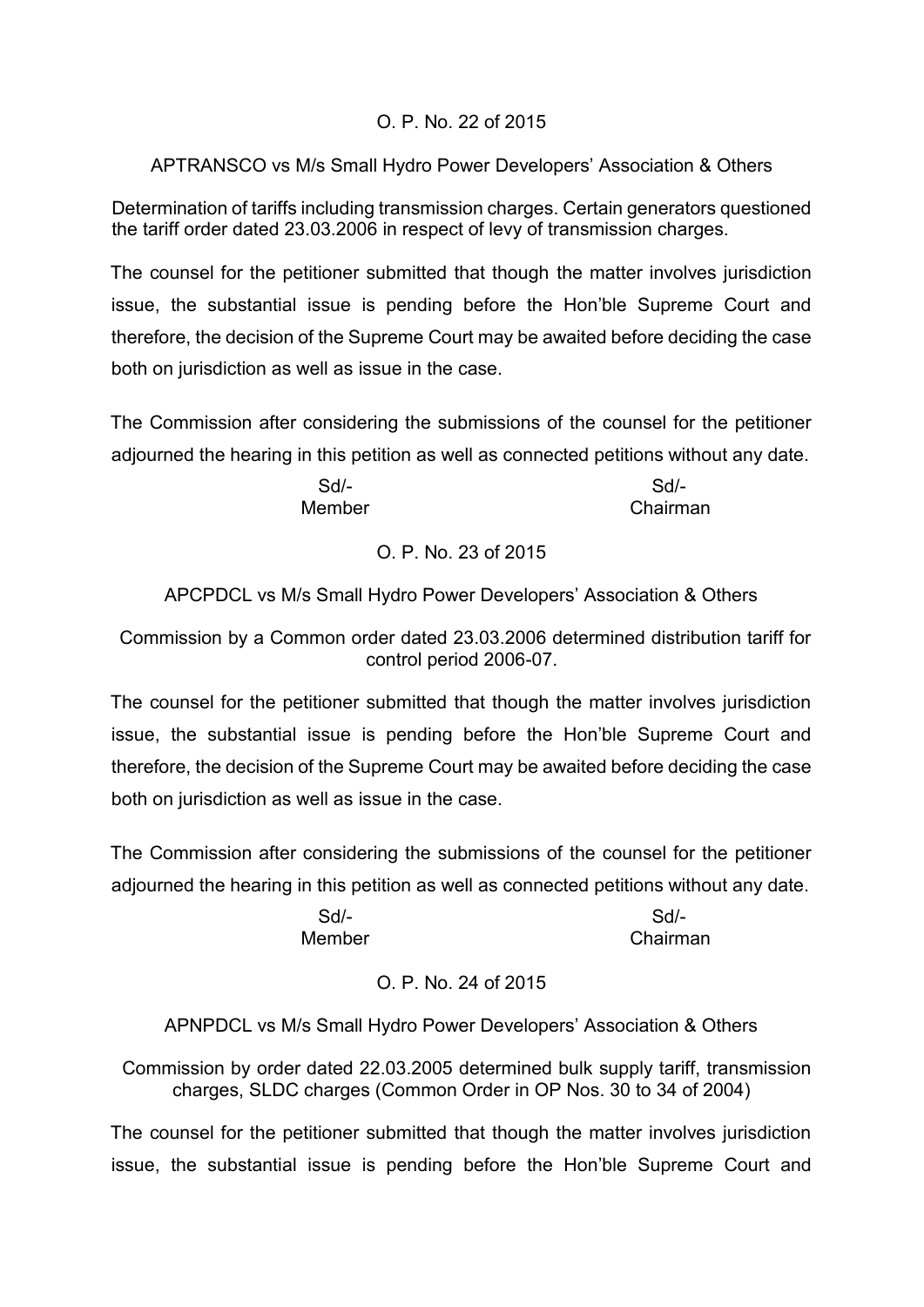therefore, the decision of the Supreme Court may be awaited before deciding the case both on jurisdiction as well as issue in the case.

The Commission after considering the submissions of the counsel for the petitioner adjourned the hearing in this petition as well as connected petitions without any date.

Member Chairman

Sd/- Sd/-

R. P. No. 01 of 2015

M/s RPP Ltd. Vs DISCOMS

Petition for reviewing the tariff order dated 20.03.2009 in OP Nos. 17 to 20 of 2009 in respect of wheeling tariff for FY 2009-10 to 2013-14 and RST for FY 2009-10.

The counsel for the petitioner submitted that though the matter involves jurisdiction issue, the substantial issue is pending before the Hon'ble Supreme Court and therefore, the decision of the Supreme Court may be awaited before deciding the case both on jurisdiction as well as nature of the case.

The Commission after considering the submissions of the counsel for the petitioner adjourned the hearing in this petition as well as connected petitions without any date.

> Sd/- Sd/- Member Chairman

> > R. P. No. 02 of 2015

# M/s RPP Ltd. Vs APTRANSCO

Petition for review of tariff order dated 20.03.2009 in OP Nos. 17 to 20 of 2009 in respect of transmission tariff for FY 2009-10 to 2013-14.

The counsel for the petitioner submitted that though the matter involves jurisdiction issue, the substantial issue is pending before the Hon'ble Supreme Court and therefore, the decision of the Supreme Court may be awaited before deciding the case both on jurisdiction as well as issue in the case.

The Commission after considering the submissions of the counsel for the petitioner adjourned the hearing in this petition as well as connected petitions without any date.

> Sd/- Sd/- Member Chairman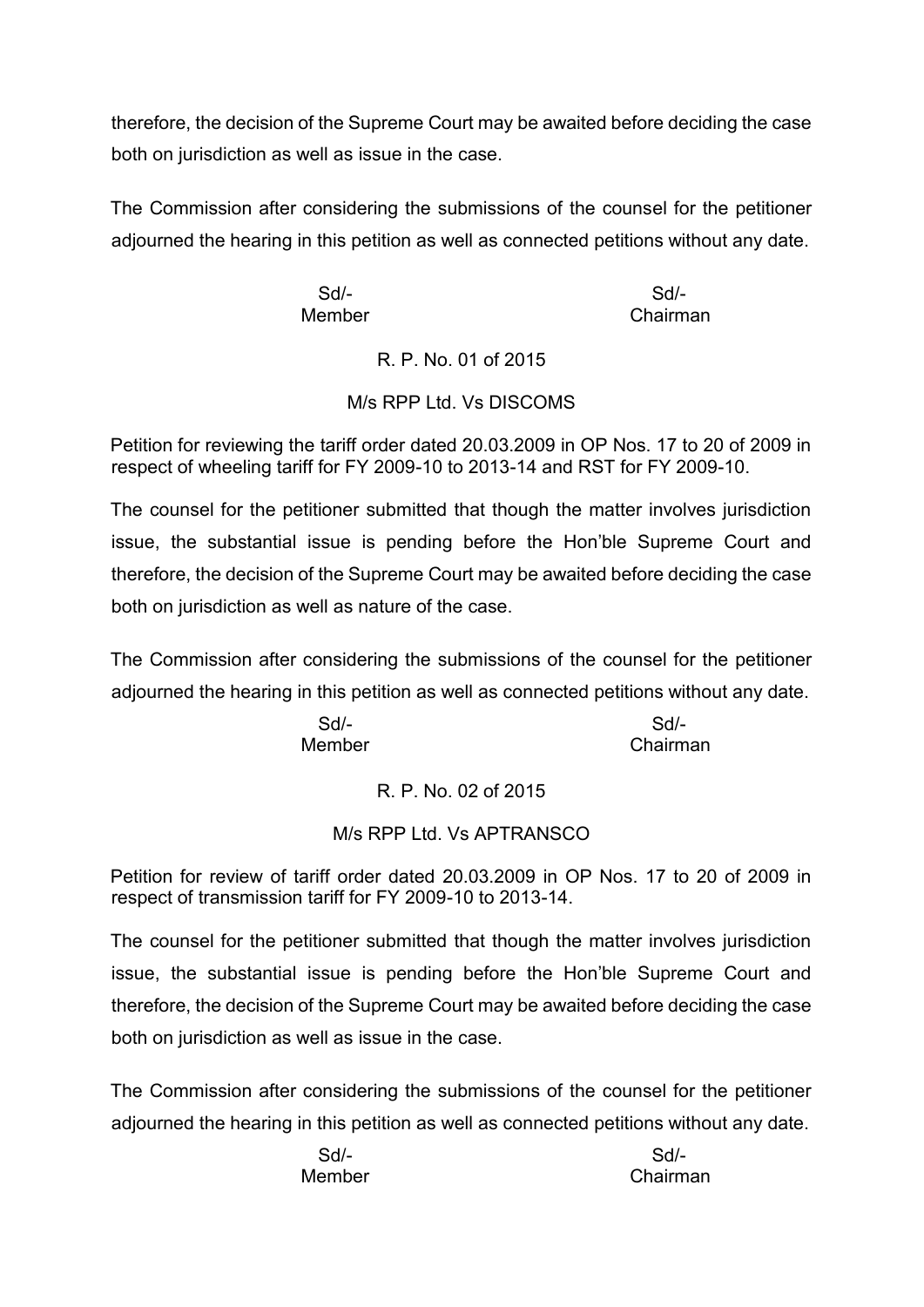## R. P. No. 03 of 2015

## M/s KCP & 2 others Vs APPCC, APTRANSCO & DISCOMS

Petition for review of tariff order dated 20.03.2009 in OP Nos. 17 to 20 of 2009 in respect of wheeling tariff for FY 2009-10 to 2013-14.

The counsel for the petitioner submitted that though the matter involves jurisdiction issue, the substantial issue is pending before the Hon'ble Supreme Court and therefore, the decision of the Supreme Court may be awaited before deciding the case both on jurisdiction as well as issue in the case.

The Commission after considering the submissions of the counsel for the petitioner adjourned the hearing in this petition as well as connected petitions without any date.

> Sd/- Sd/- Member **Chairman**

> > R. P. No. 04 of 2015

## M/s KCP & 2 others Vs APPCC, APTRANSCO & DISCOMS

Petition for review of tariff order dated 20.03.2009 in OP Nos. 17 to 20 of 2009 in respect of wheeling tariff for FY 2009-10 to 2013-14.

The counsel for the petitioner submitted that though the matter involves jurisdiction issue, the substantial issue is pending before the Hon'ble Supreme Court and therefore, the decision of the Supreme Court may be awaited before deciding the case both on jurisdiction as well as issue in the case.

The Commission after considering the submissions of the counsel for the petitioner adjourned the hearing in this petition as well as connected petitions without any date.

> Sd/- Sd/- Member Chairman

# R. P. No. 05 of 2015

# M/s Small Hydro Power Developers Association & 16 others vs DISCOMS

Petition for review of tariff order dated 20.03.2009 in OP Nos. 17 to 20 of 2009 in respect of wheeling tariff for FY 2009-10 to 2013-14.

The counsel for the petitioner submitted that though the matter involves jurisdiction issue, the substantial issue is pending before the Hon'ble Supreme Court and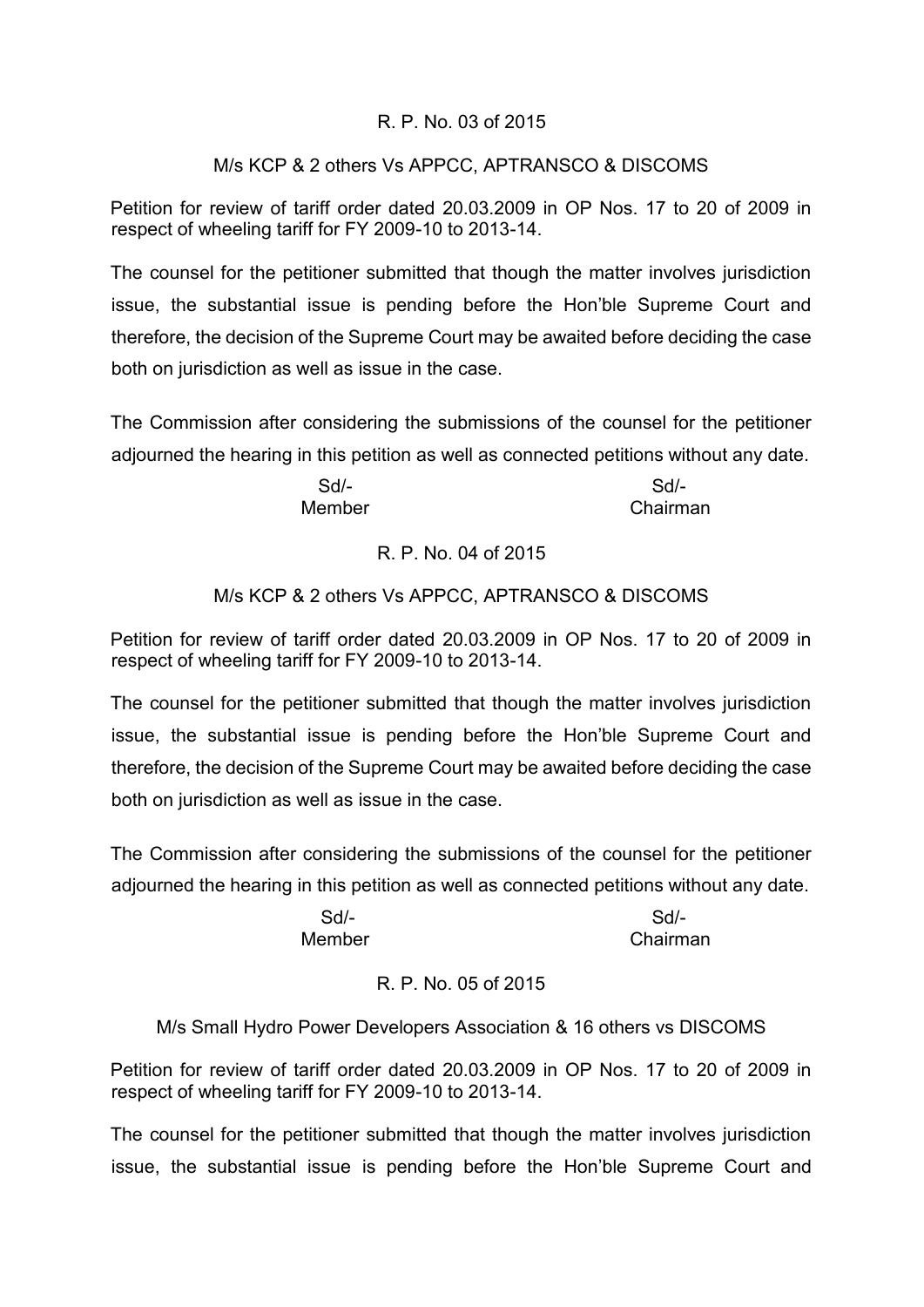therefore, the decision of the Supreme Court may be awaited before deciding the case both on jurisdiction as well as issue in the case.

The Commission after considering the submissions of the counsel for the petitioner adjourned the hearing in this petition as well as connected petitions without any date.

> Sd/- Sd/- Member Chairman

> > O. P. No. 25 of 2015

M/s GVK Industries Ltd. vs DISCOMS & APPCC

Petition u/s 86 (1) (f) of the Electricity Act, 2003 in respect of certain claims amounting to Rs.262 crs.

The Commission specifically sought from the representative of the petitioner as to whether the facts involved in each case have been submitted by them while hearing on the issue of the jurisdiction on the earlier occasion. The representative of the petitioner had stated that no submissions were made earlier and therefore, he needs time to make the detailed submissions as regards the date of PPA, with whom it has been entered, the provisions of the transfer scheme and transfer of this petition to this Commission from the erstwhile APERC.

The Commission having considered the position obtaining as of the day, has granted time for making submissions in detail and posted the matter alongwith connected matters to 21.10.2016.

Call on 21.10.2016 at 11.00 A.M.

Sd/- Sd/- Member Chairman

O. P. No. 26 of 2015

APTRANSCO & 4 DISCOMS vs M/s GVK Industries Ltd.

Petition u/s 86 of the Electricity Act, 2003 seeking calculation of interest on working capital for computation of fixed charges, limiting the working capital amount to the actual borrowings.

The Commission specifically sought from the representative of the respondent as to whether the facts involved in each case have been submitted by them while hearing on the issue of the jurisdiction on the earlier occasion. The representative of the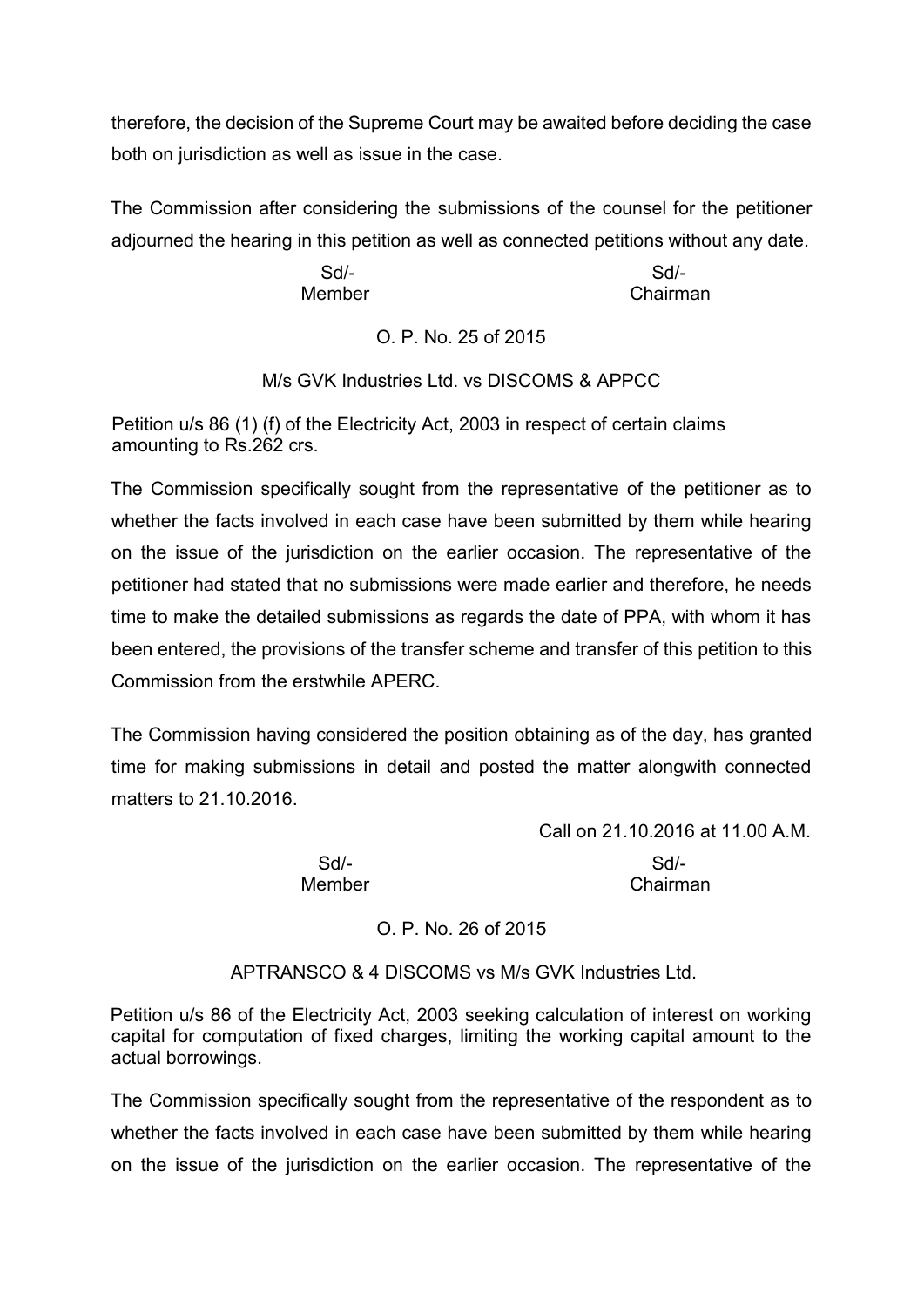respondent had stated that no submissions were made earlier and therefore, he needs time to make the detailed submissions as regards the date of PPA, with whom it has been entered, the provisions of the transfer scheme and transfer of this petition to this Commission from the erstwhile APERC.

The Commission having considered the position obtaining as of the day, has granted time for making submissions in detail and posted the matter alongwith connected matters to 21.10.2016

> Call on 21.10.2016 at 11.00 A.M. Sd/- Sd/- Member Chairman

O. P. No. 27 of 2015

M/s Lanco Kondapalli Power Ltd. Vs APPCC, APTRANSCO & DISCOMS

Petition u/s 86 (1) (f) of the Electricity Act, 2003 claiming capacity charges payable by the respondents and also interest payable thereon.

The Commission specifically sought from the counsel for the petitioner as to whether the facts involved in each case have been submitted by them while hearing on the issue of the jurisdiction on the earlier occasion. The counsel for the petitioner had stated that no submissions were made earlier and therefore, he needs time to make the detailed submissions as regards the date of PPA, with whom it has been entered, the provisions of the transfer scheme and transfer of this petition to this Commission from the erstwhile APERC.

The Commission having considered the position obtaining as of the day, has granted time for making submissions in detail and posted the matter alongwith connected matters to 21.10.2016.

Call on 21.10.2016 at 11.00 A.M.

Sd/- Sd/- Member Chairman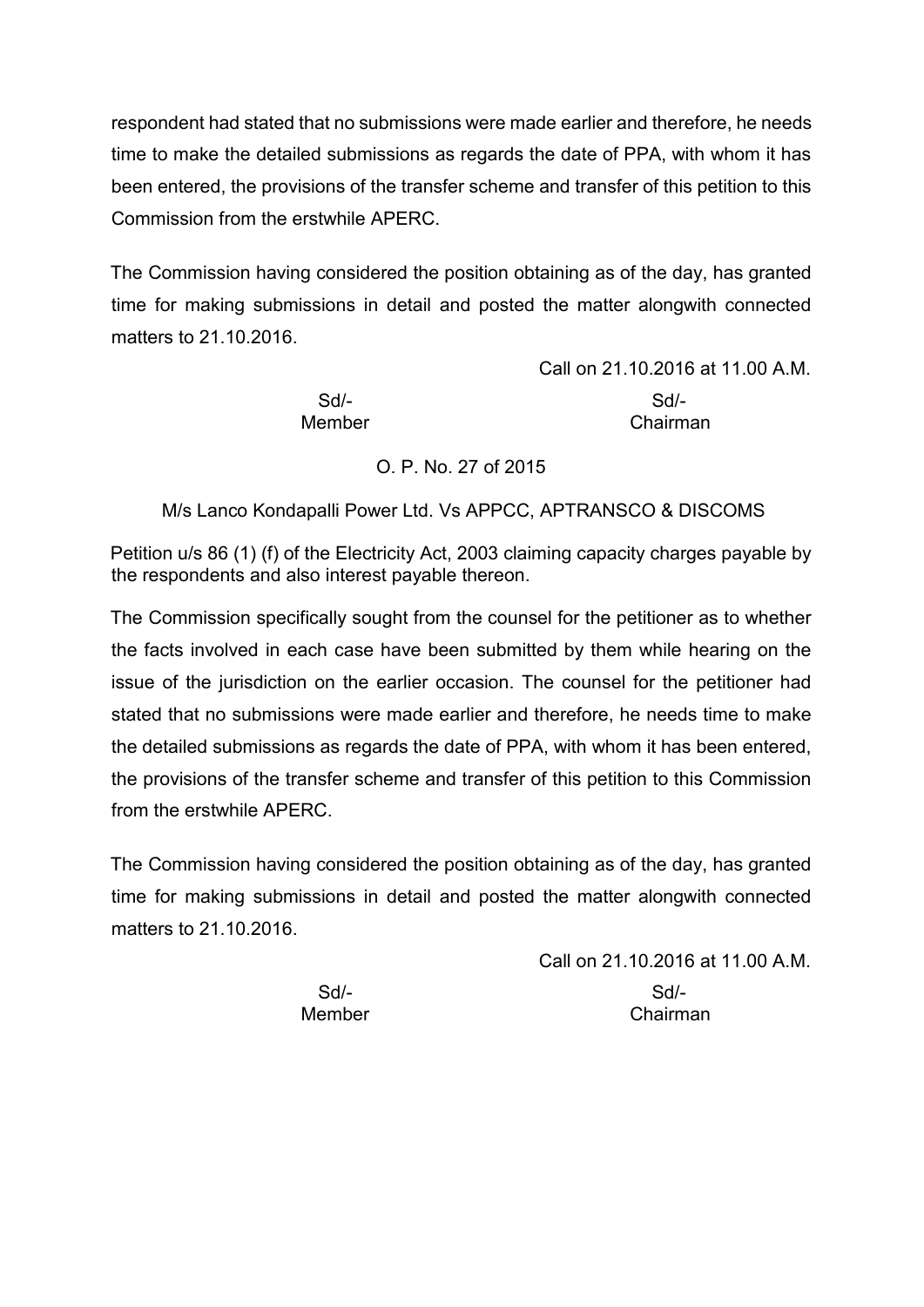## O. P. No. 28 of 2015

## M/s Lanco Kondapalli Power Ltd. Vs APPCC, APTRANSCO & DISCOMS

Petition u/s 62, 86 (1) (f) of the Electricity Act, 2003 claiming finance and procurement costs payable by the respondents together with interest thereon and I.A. No. 4 of 2010 filed by the respondents.

The Commission specifically sought from the counsel for the petitioner as to whether the facts involved in each case have been submitted by them while hearing on the issue of the jurisdiction on the earlier occasion. The counsel for the petitioner had stated that no submissions were made earlier and therefore, he needs time to make the detailed submissions as regards the date of PPA, with whom it has been entered, the provisions of the transfer scheme and transfer of this petition to this Commission from the erstwhile APERC.

The Commission having considered the position obtaining as of the day, has granted time for making submissions in detail and posted the matter alongwith connected matters to 21.10.2016.

> Call on 21.10.2016 at 11.00 A.M. Sd/- Sd/- Member Chairman

#### O. P. No. 33 of 2015

APTRANSCO & 4 DISCOMS vs M/s Spectrum Power Generation Ltd.

Petition u/s 86 (1) (b) of the Electricity Act, 2003 seeking deletion of usage of naptha as supplementary fuel and others as alternate fuel.

The Commission specifically sought from the counsel for the respondent as to whether the facts involved in each case have been submitted by them while hearing on the issue of the jurisdiction on the earlier occasion. The counsel for the respondent had stated that no submissions were made earlier and therefore, he needs time to make the detailed submissions as regards the date of PPA, with whom it has been entered, the provisions of the transfer scheme and transfer of this petition to this Commission from the erstwhile APERC.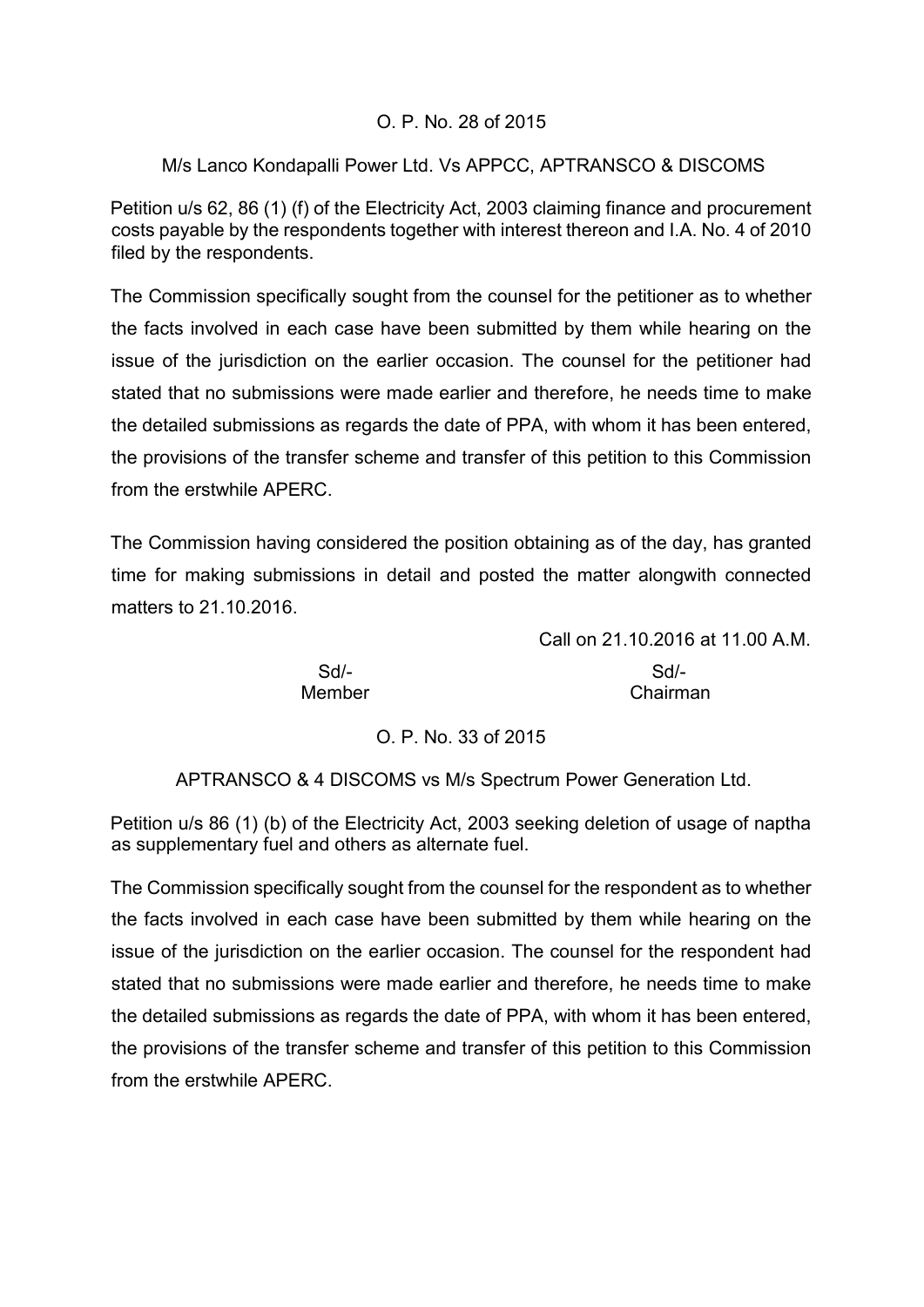The Commission having considered the position obtaining as of the day, has granted time for making submissions in detail and posted the matter alongwith connected matters to 21.10.2016.

Call on 21.10.2016 at 11.00 A.M. Sd/- Sd/- Member **Chairman** 

O. P. (SR) No. 07 of 2015

M/s Spectrum Power Generation Ltd. Vs APTRANSCO & 5 others

Petition filed under Section 86 (1) (f) read with sections 86 (1) (a) and 86 (1) (k) of the Electricity Act, 2003 for approval of completed capital cost incurred by the petitioner.

The Commission specifically sought from the counsel for the petitioner as to whether the facts involved in each case have been submitted by them while hearing on the issue of the jurisdiction on the earlier occasion. The counsel for the petitioner had stated that no submissions were made earlier and therefore, he needs time to make the detailed submissions as regards the date of PPA, with whom it has been entered, the provisions of the transfer scheme and transfer of this petition to this Commission from the erstwhile APERC.

The Commission having considered the position obtaining as of the day, has granted time for making submissions in detail and posted the matter alongwith connected matters to 21.10.2016.

> Call on 21.10.2016 at 11.00 A.M. Sd/- Sd/- Member Chairman

> > R. P. (SR) No. 05 of 2015

M/s Guttaseema Wind Energy Company Pvt. Ltd. Vs APTRANSCO & DISCOMS

Petition for review of the order in OP Nos. 6 & 7 of 2009 dt. 22.04.2013

The Commission specifically sought from the counsel for the petitioner as to whether the facts involved in each case have been submitted by them while hearing on the issue of the jurisdiction on the earlier occasion. The counsel for the petitioner had stated that no submissions were made earlier and therefore, he needs time to make the detailed submissions as regards the date of PPA, with whom it has been entered,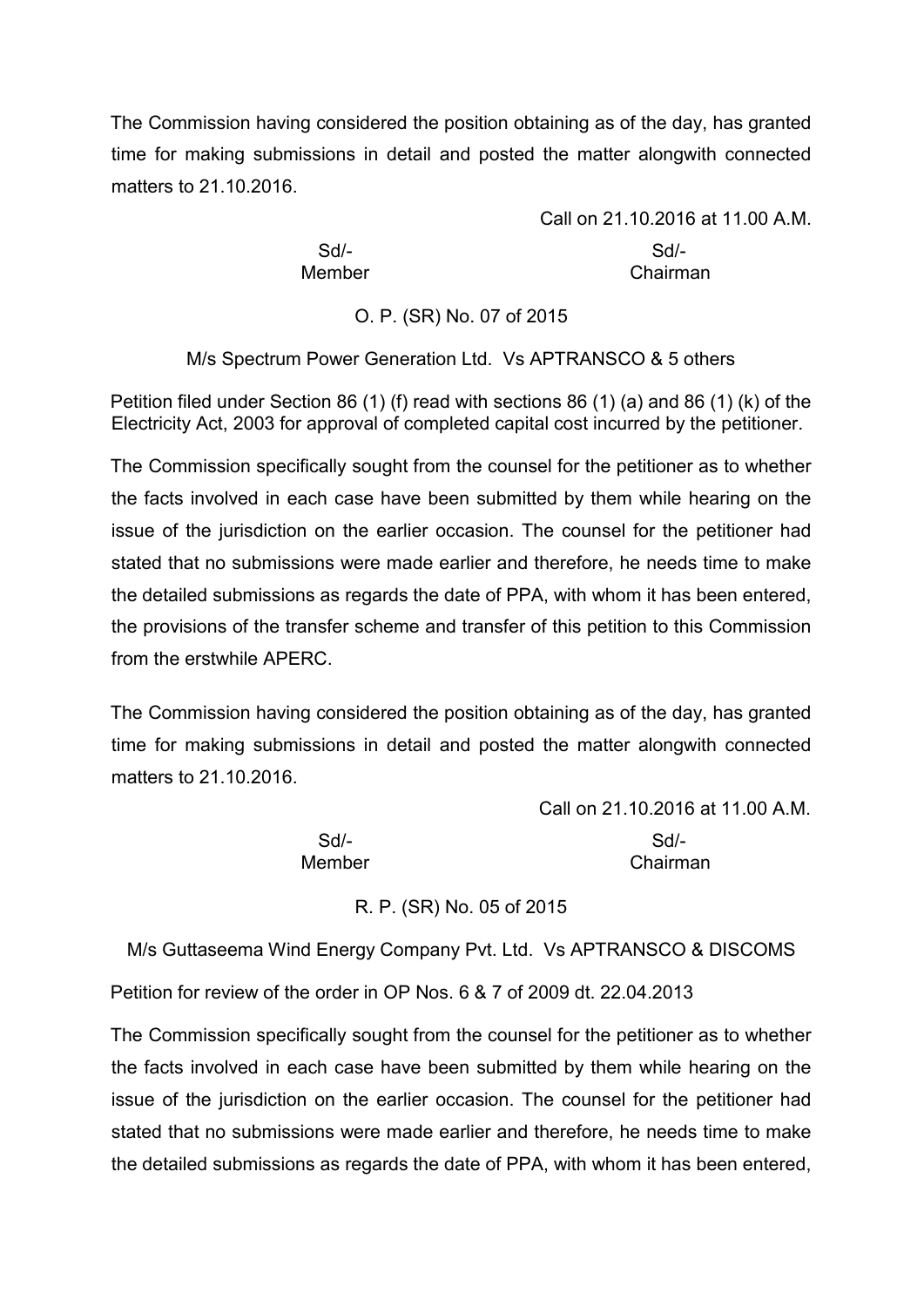the provisions of the transfer scheme and transfer of this petition to this Commission from the erstwhile APERC.

The Commission having considered the position obtaining as of the day, has granted time for making submissions in detail and posted the matter alongwith connected matters to 21.10.2016.

Call on 21.10.2016 at 11.00 A.M. Sd/- Sd/- Member Chairman

R. P. (SR) No. 06 of 2015

APTRANSCO & DISCOMS vs M/s Guttaseema Wind Energy Company Pvt. Ltd.

Petition for review of the order in OP Nos. 6 & 7 of 2009 dt. 22.04.2013

The Commission specifically sought from the counsel for the respondent as to whether the facts involved in each case have been submitted by them while hearing on the issue of the jurisdiction on the earlier occasion. The counsel for the respondent had stated that no submissions were made earlier and therefore, he needs time to make the detailed submissions as regards the date of PPA, with whom it has been entered, the provisions of the transfer scheme and transfer of this petition to this Commission from the erstwhile APERC.

The Commission having considered the position obtaining as of the day, has granted time for making submissions in detail and posted the matter alongwith connected matters to 21.10.2016.

> Call on 21.10.2016 at 11.00 A.M. Sd/- Sd/- Member Chairman

# O. P. No. 52 of 2015

# M/s Lanco Kondapalli Power Ltd. Vs APPCC, APTRANSCO & DISCOMS

Petition u/s 86 (1) (f) for reimbursement of minimum fuel off-take charges and other fuel transportation charges being part of monthly bills.

The Commission specifically sought from the counsel for the petitioner as to whether the facts involved in each case have been submitted by them while hearing on the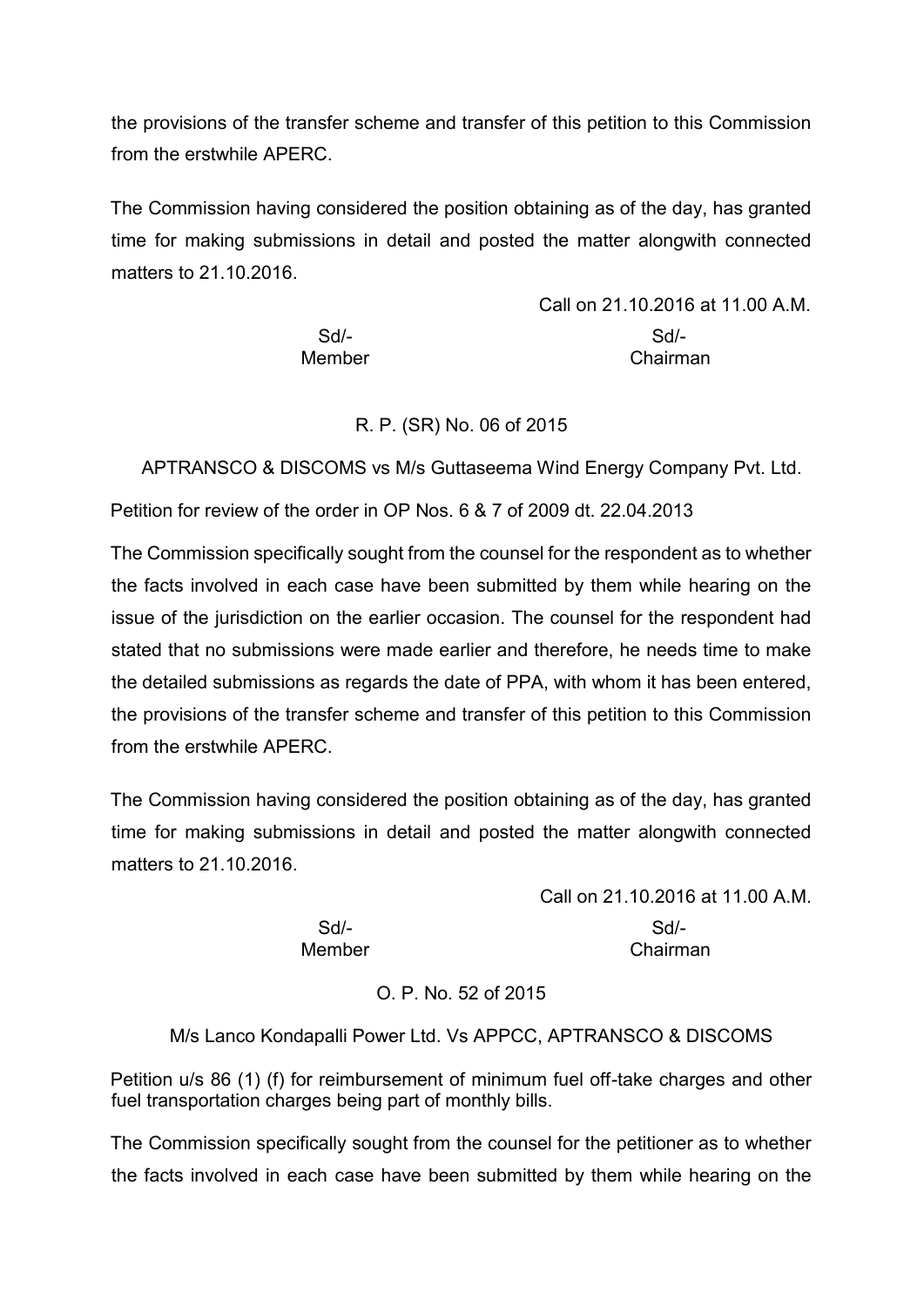issue of the jurisdiction on the earlier occasion. The counsel for the petitioner had stated that no submissions were made earlier and therefore, he needs time to make the detailed submissions as regards the date of PPA, with whom it has been entered, the provisions of the transfer scheme and transfer of this petition to this Commission from the erstwhile APERC.

The Commission having considered the position obtaining as of the day, has granted time for making submissions in detail and posted the matter alongwith connected matters to 21.10.2016.

Member Chairman

Call on 21.10.2016 at 11.00 A.M. Sd/- Sd/-

## O. P. No. 67 of 2015

M/s Bharath Alluminium Company Ltd. vs PTC India Ltd., & 2 others

Petition filed u/s 86 (1) (f) of the Electricity Act, 2003 for recovery of compensation deducted from the petitioner purportedly towards non-supply of power.

The counsel for the petitioner and the contesting respondent are not present. The counsel for the DISCOMs stated that the petitioner has approached the Hon'ble High Court and filed W. P. No. 11353 of 2016 with a prayer to decide as to which of the Commissions, either APERC or TSERC has jurisdiction to decide the matter of the petitioner by invoking section 105 (2) of the A. P. Reorganisation Act, 2014. Therefore, the matter cannot be proceeded with till the disposal of the said writ petition. He also stated that there are three other writ petitions, which are pending consideration of the Hon'ble High Court on the issue of jurisdiction and are scheduled to be listed for hearing on 18.10.2016 with specific understanding that no adjournment will be sought in those matters. In these circumstances, he requested for adjourning the matter indefinitely.

The Commission having considered the submission of the counsel for the DISCOM, adjourned the hearing to 21.10.2016 as the counsel for the petitioner is absent. The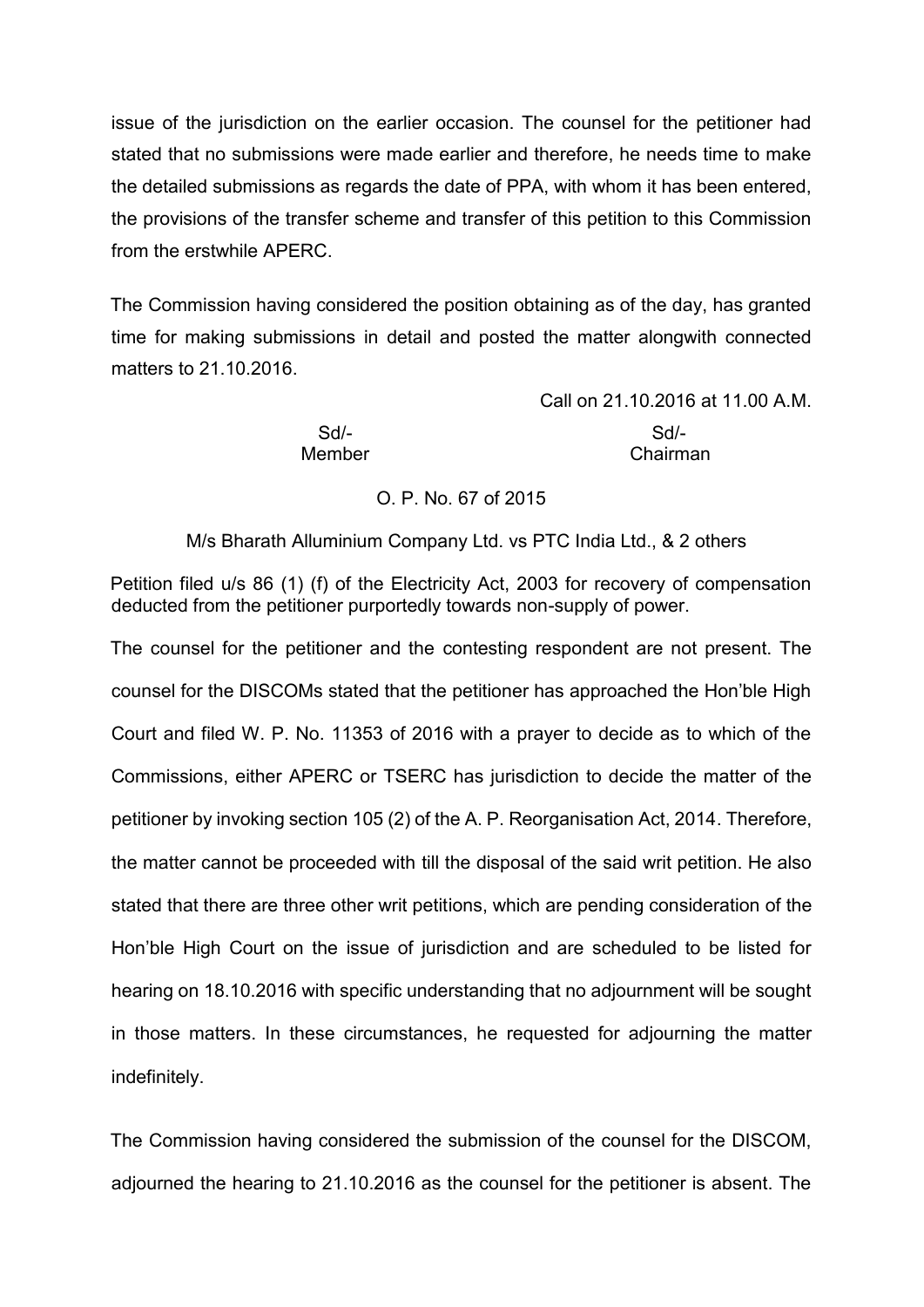Commission will take a view on the submissions of the counsel for the DISCOM on the next date of hearing.

Call on 21.10.2016 at 11.00 A.M.

Sd/- Sd/- Member Chairman

> O. P. No. 75 of 2015 And I. A. No. 16 of 2015

# TSNPDCL & TSSPDCL vs APGENCO

Petition seeking directions to the respondent to comply with the direction of Southern Regional Load Despatch Centre dated 18.06.2014 by floating the provision of Electricity Act, 2003.

The counsel for the respondent is not present. The counsel for the petitioner sought time to submit arguments with reference to compliance of directions of SRLDC and SLDC. As the matter partially involves the issue of jurisdiction, the same may be adjourned to the next date of hearing.

Sd/- Sd/- Member Chairman

Call on 21.10.2016 at 11.00 A.M.

O. P. No. 40 of 2015 And I. A. No. 06 of 2015

#### M/s GVK Gautami Power Ltd. Vs DISCOMS, APPCC & APTRANSCO

Petition U/S 86 (1) (F) Electricity Act, 2003 seeking declaration that the petitioner is required to be compensated for capacity charges, transportation charges and imbalance charges.

The Commission specifically sought from the representative of the petitioner as to whether the facts involved in each case have been submitted by them while hearing on the issue of the jurisdiction on the earlier occasion. The representative of the petitioner had stated that no submissions were made earlier and therefore, he needs time to make the detailed submissions as regards the date of PPA, with whom it has been entered, the provisions of the transfer scheme and transfer of this petition to this Commission from the erstwhile APERC.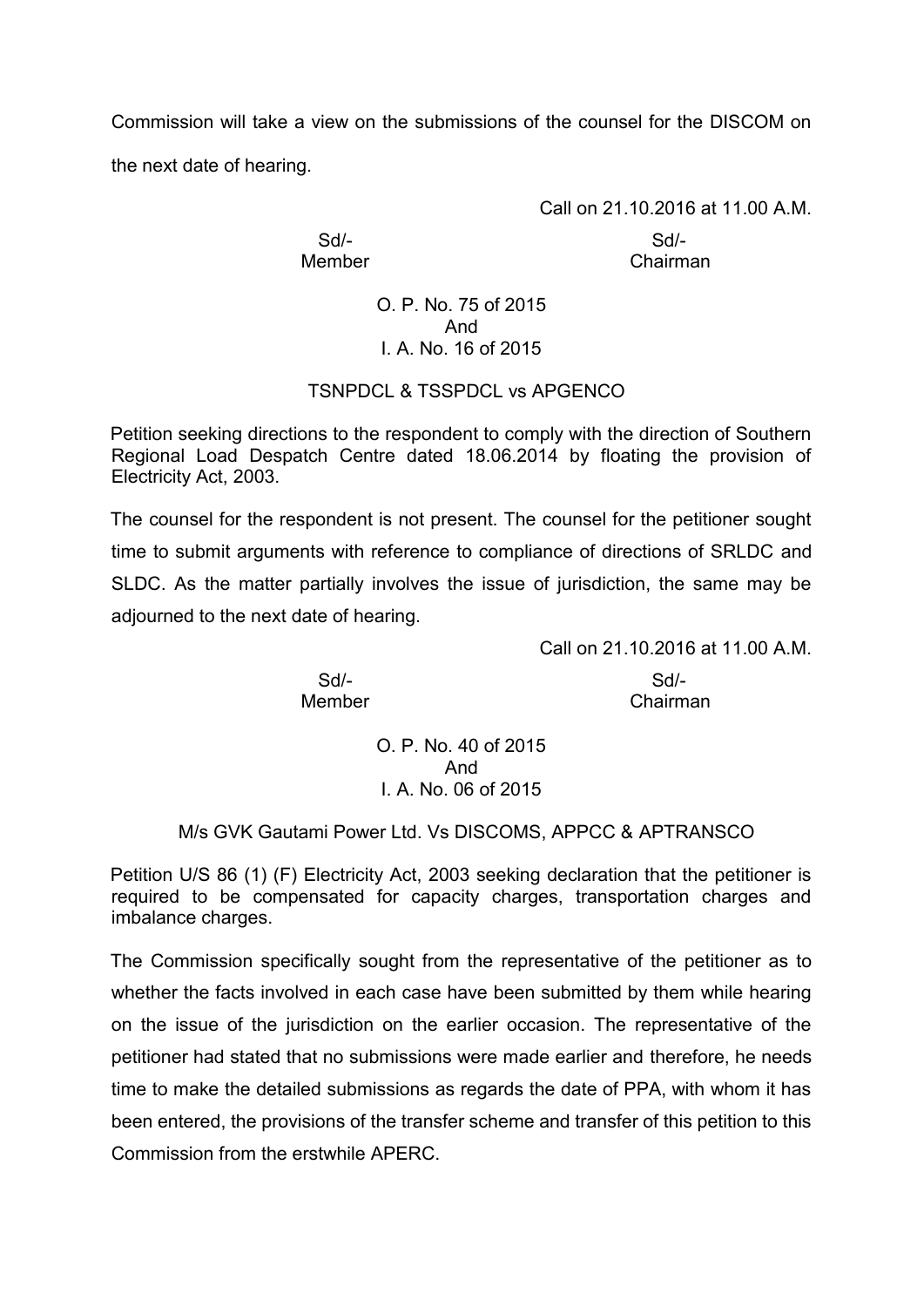The Commission having considered the position obtaining as of the day, has granted time for making submissions in detail and posted the matter alongwith connected matters to 21.10.2016.

Call on 21.10.2016 at 11.00 A.M. Sd/- Sd/- Member Chairman

> O. P. No. 41 of 2015 And I. A. No.07 of 2015

M/s GVK Gautami Power Ltd. Vs DISCOMS, APPCC & APTRANSCO

Petition U/S 86 (1) (f) Electricity Act, 2003 seeking declaration that the petitioner is required to be compensated for capacity charges, transportation charges and imbalance charges.

The Commission specifically sought from the representative of the petitioner as to whether the facts involved in each case have been submitted by them while hearing on the issue of the jurisdiction on the earlier occasion. The representative of the petitioner had stated that no submissions were made earlier and therefore, he needs time to make the detailed submissions as regards the date of PPA, with whom it has been entered, the provisions of the transfer scheme and transfer of this petition to this Commission from the erstwhile APERC.

The Commission having considered the position obtaining as of the day, has granted time for making submissions in detail and posted the matter alongwith connected matters to 21.10.2016.

Call on 21.10.2016 at 11.00 A.M.

Sd/- Sd/- Member Chairman

> O. P. No. 45 of 2015 And I. A. No. 10 of 2015

M/s RVK Energy Pvt. Ltd. Vs APPCC & 9 others

Petition U/S 86 (1) (f) Electricity Act, 2003 for claim for price of the power supplied by the petitioner to Andhra Pradesh Power Coordination Committee (APPCC). Hearing before admission.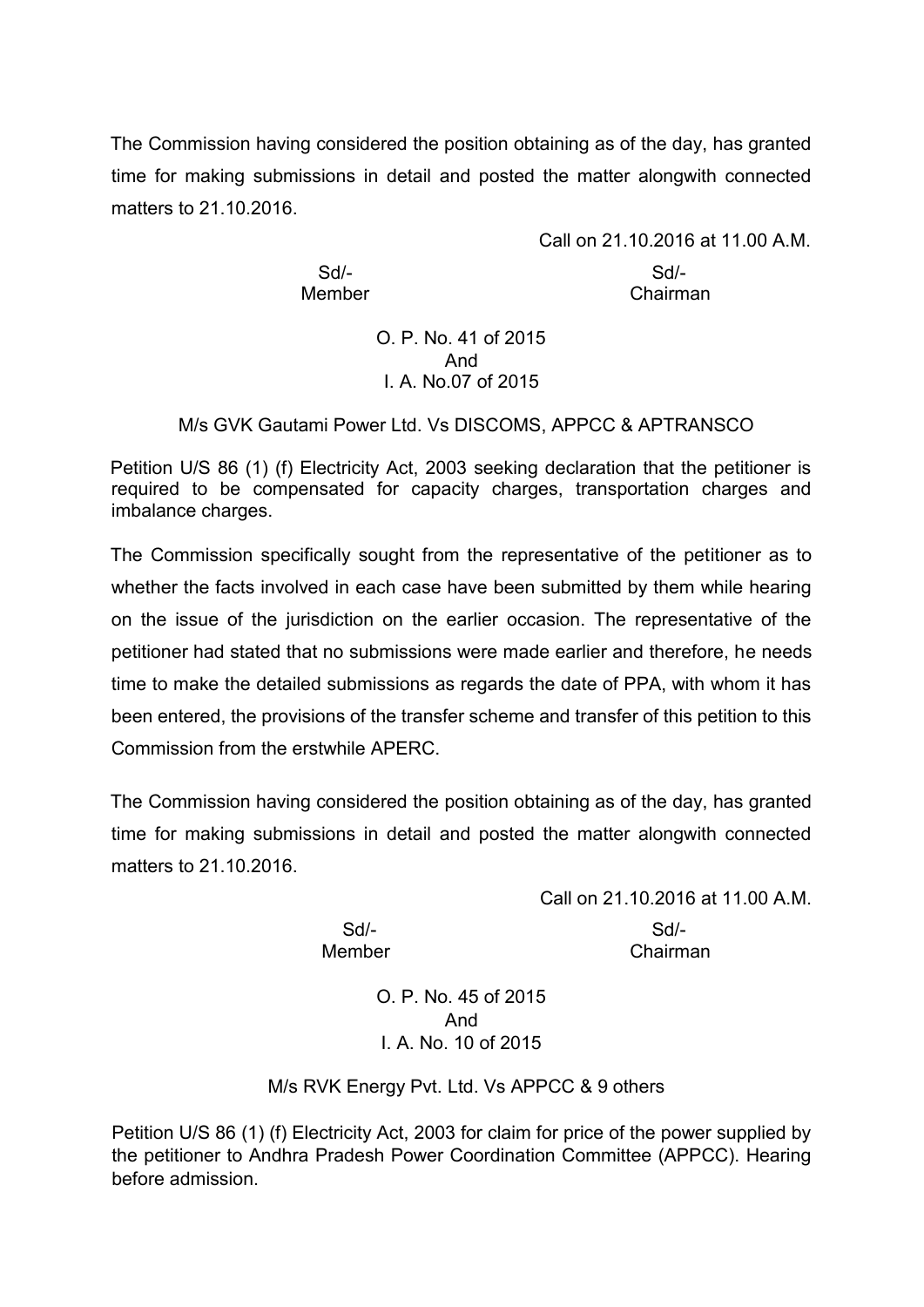I.A. filed by the petitioner u/s 94 of the Act.

The Commission specifically sought from the counsel for the petitioner as to whether the facts involved in each case have been submitted by them while hearing on the issue of the jurisdiction on the earlier occasion. The counsel for the petitioner had stated that no submissions were made earlier and therefore, he needs time to make the detailed submissions as regards the date of PPA, with whom it has been entered, the provisions of the transfer scheme and transfer of this petition to this Commission from the erstwhile APERC.

The Commission having considered the position obtaining as of the day, has granted time for making submissions in detail and posted the matter alongwith connected matters to 21.10.2016.

> Call on 21.10.2016 at 11.00 A.M. Sd/- Sd/- Member **Chairman**

O. P. No. 47 of 2015

DISCOMS vs M/s GVK Gautami Power Ltd.

Petition U/S 86 (1) (b) and (f) of the Electricity Act, 2003 for deletion of the clause reflecting alternate fuel in the definition of the 'Fuel'in the PPA entered by the parties.

The Commission specifically sought from the representative of the petitioner as to whether the facts involved in each case have been submitted by them while hearing on the issue of the jurisdiction on the earlier occasion. The representative of the petitioner had stated that no submissions were made earlier and therefore, he needs time to make the detailed submissions as regards the date of PPA, with whom it has been entered, the provisions of the transfer scheme and transfer of this petition to this Commission from the erstwhile APERC.

The Commission having considered the position obtaining as of the day, has granted time for making submissions in detail and posted the matter alongwith connected matters to 21.10.2016.

> Call on 21.10.2016 at 11.00 A.M. Sd/- Sd/- Member Chairman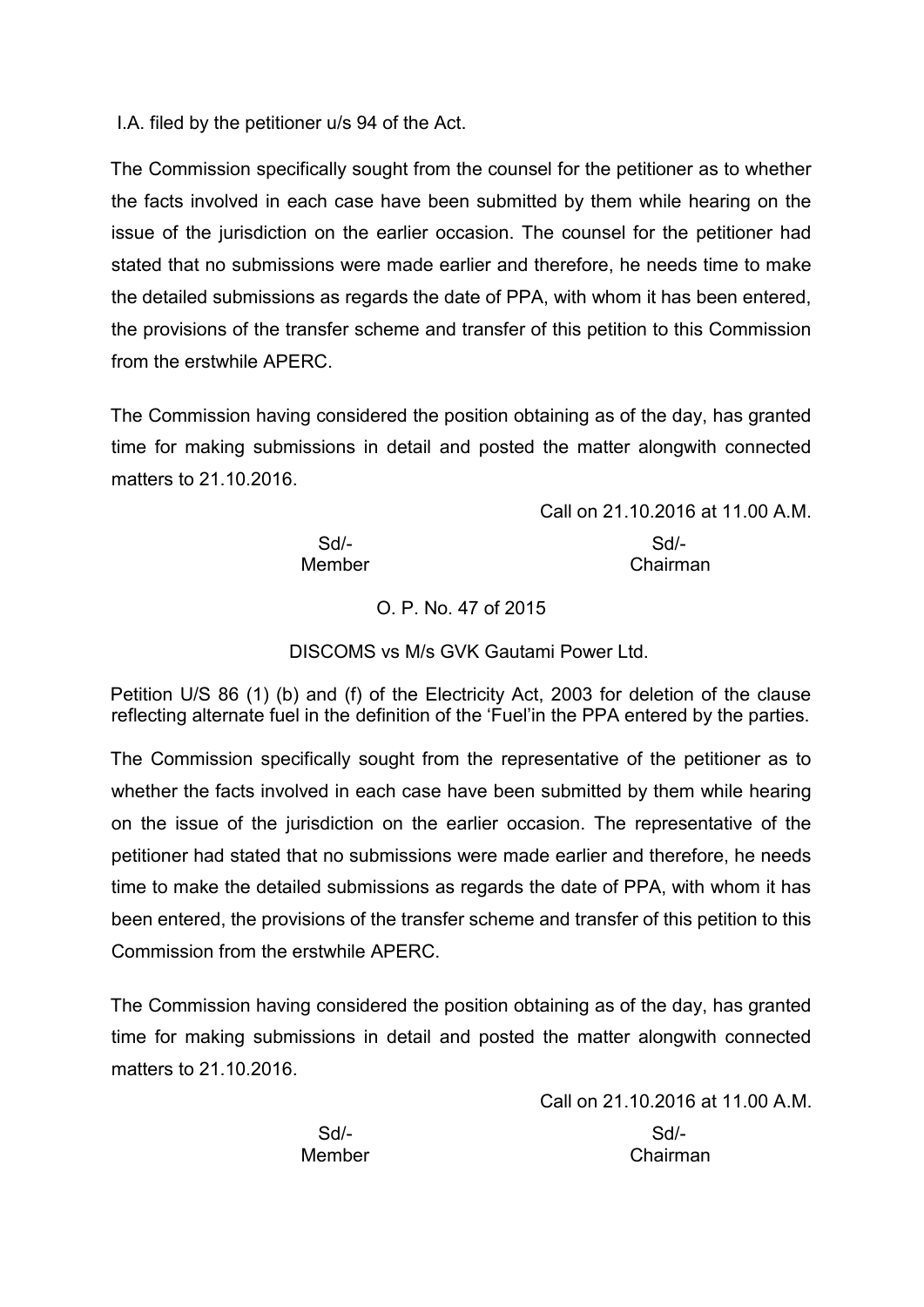#### O. P. No. 48 of 2015

#### DISCOMS vs M/s GVK Industries Ltd.

Petition U/S 86 (1) (b) and (f) of the Electricity Act, 2003 for deletion of the clause reflecting alternate fuel in the definition of the 'Fuel' in the PPA entered by the parties.

The Commission specifically sought from the representative of the petitioner as to whether the facts involved in each case have been submitted by them while hearing on the issue of the jurisdiction on the earlier occasion. The representative of the petitioner had stated that no submissions were made earlier and therefore, he needs time to make the detailed submissions as regards the date of PPA, with whom it has been entered, the provisions of the transfer scheme and transfer of this petition to this Commission from the erstwhile APERC.

The Commission having considered the position obtaining as of the day, has granted time for making submissions in detail and posted the matter alongwith connected matters to 21.10.2016.

Call on 21.10.2016 at 11.00 A.M.

Sd/- Sd/- Member Chairman

> O. P. No. 54 of 2015 And IA No. 11 of 2015

M/s GVK Industries Ltd. (Phase-II) vs DISCOMS & APTRANSCO

Petition U/S 86 (1) (f) of the Electricity Act, 2003 for adjudication of disputes between the parties and the IA also filed by the petitioner for interim orders.

The Commission specifically sought from the representative of the petitioner as to whether the facts involved in each case have been submitted by them while hearing on the issue of the jurisdiction on the earlier occasion. The representative of the petitioner had stated that no submissions were made earlier and therefore, he needs time to make the detailed submissions as regards the date of PPA, with whom it has been entered, the provisions of the transfer scheme and transfer of this petition to this Commission from the erstwhile APERC.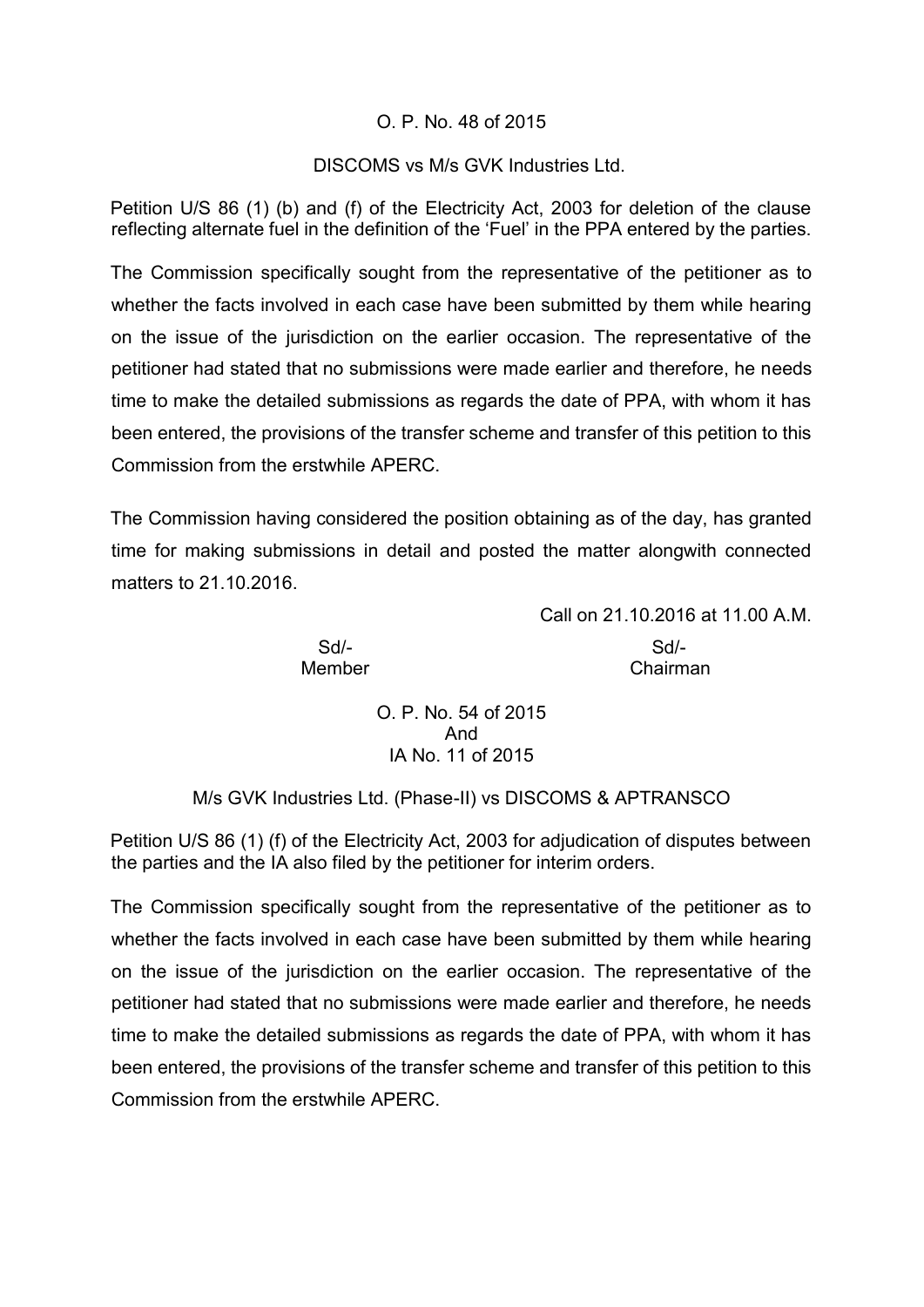The Commission having considered the position obtaining as of the day, has granted time for making submissions in detail and posted the matter alongwith connected matters to 21.10.2016.

Call on 21.10.2016 at 11.00 A.M. Sd/- Sd/- Member Chairman

O. P. No. 55 of 2015

M/s GVK Industries Ltd. vs DISCOMS & APPCC Petition U/S 86 (1) (f) of the Electricity Act, 2003 seeking to recover several amounts due to it under various provisions of the PPA.

The Commission specifically sought from the representative of the petitioner as to whether the facts involved in each case have been submitted by them while hearing on the issue of the jurisdiction on the earlier occasion. The representative of the petitioner had stated that no submissions were made earlier and therefore, he needs time to make the detailed submissions as regards the date of PPA, with whom it has been entered, the provisions of the transfer scheme and transfer of this petition to this Commission from the erstwhile APERC.

The Commission having considered the position obtaining as of the day, has granted time for making submissions in detail and posted the matter alongwith connected matters to 21.10.2016.

Call on 21.10.2016 at 11.00 A.M.

Sd/- Sd/- Member Chairman

O. P. No. 56 of 2015

M/s EID Parry (India) Ltd. Vs APTRANSCO & DISCOMS

Petition U/S 86 (1) (f) of the Electricity Act, 2003 in relation to non-payment of fixed charges by truing annualized threshold PLF of 55% as per the tariff determined by the Commission to the petitioner under the power purchase agreement.

The Commission specifically sought from the counsel for the petitioner as to whether the facts involved in each case have been submitted by them while hearing on the issue of the jurisdiction on the earlier occasion. The counsel for the petitioner had stated that no submissions were made earlier and therefore, he needs time to make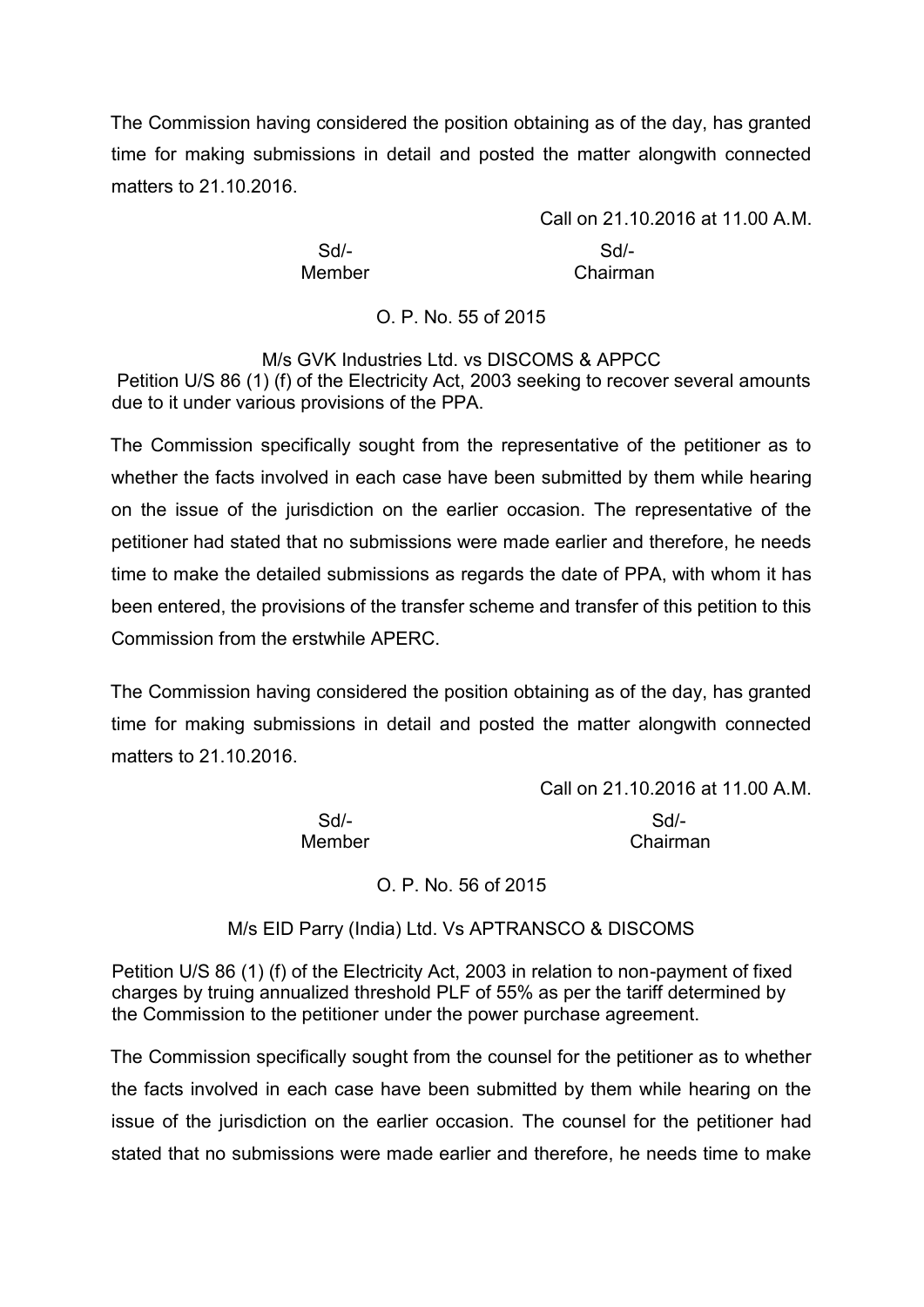the detailed submissions as regards the date of PPA, with whom it has been entered, the provisions of the transfer scheme and transfer of this petition to this Commission from the erstwhile APERC.

The Commission having considered the position obtaining as of the day, has granted time for making submissions in detail and posted the matter alongwith connected matters to 21.10.2016.

|        | Call on 21.10.2016 at 11.00 A.M. |
|--------|----------------------------------|
| $Sd$ - | $Sd/-$                           |
| Member | Chairman                         |

#### O. P. No. 57 of 2015

M/s Sptectrum Power Generation Ltd. vs APTRANSCO, DISCOMS & APPCC

Petition U/S 86 (1) (f) of the Electricity Act, 2003 for adjudication of disputes between the parties with regard to Minimum Off Take charges.

The Commission specifically sought from the counsel for the petitioner as to whether the facts involved in each case have been submitted by them while hearing on the issue of the jurisdiction on the earlier occasion. The counsel for the petitioner had stated that no submissions were made earlier and therefore, he needs time to make the detailed submissions as regards the date of PPA, with whom it has been entered, the provisions of the transfer scheme and transfer of this petition to this Commission from the erstwhile APERC.

The Commission having considered the position obtaining as of the day, has granted time for making submissions in detail and posted the matter alongwith connected matters to 21.10.2016.

> Call on 21.10.2016 at 11.00 A.M. Sd/- Sd/- Member Chairman

O. P. No. 63 of 2015

M/s GVK Industries Ltd. vs APEPDCL & 5 others Petition filed for adjudication of disputes between the parties.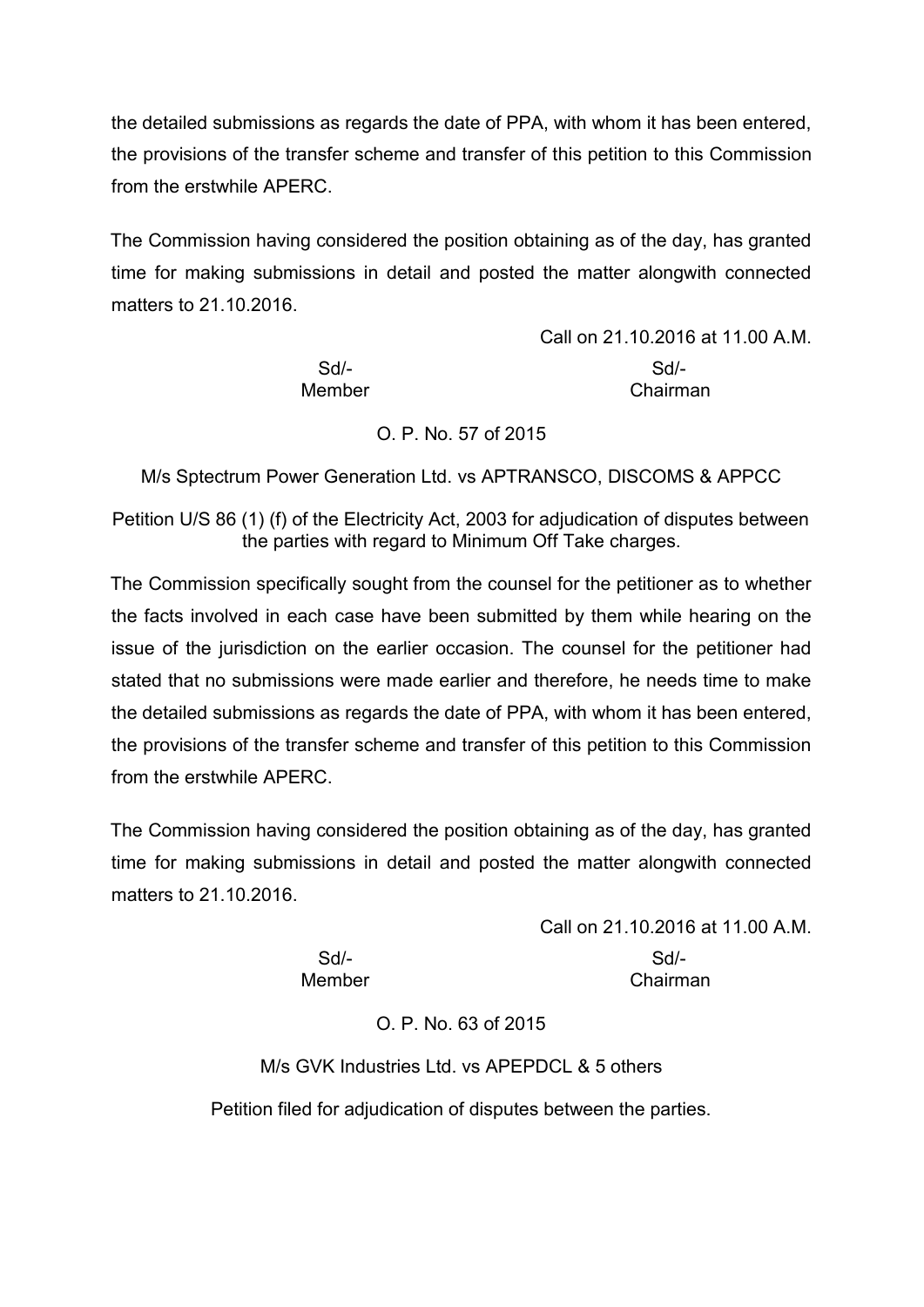The Commission specifically sought from the representative of the petitioner as to whether the facts involved in each case have been submitted by them while hearing on the issue of the jurisdiction on the earlier occasion. The representative of the petitioner had stated that no submissions were made earlier and therefore, he needs time to make the detailed submissions as regards the date of PPA, with whom it has been entered, the provisions of the transfer scheme and transfer of this petition to this Commission from the erstwhile APERC.

The Commission having considered the position obtaining as of the day, has granted time for making submissions in detail and posted the matter alongwith connected matters to 21.10.2016.

> Call on 21.10.2016 at 11.00 A.M. Sd/- Sd/- Member **Chairman**

> > O. P. No. 65 of 2015 And I. A. No. 14 of 2015

M/s Spectrum Power Generation Ltd. Vs APTRANSCO & 5 others

Petition filed U/S 86 (1) (f) of the Electricity Act, 2003 seeking adjudication of disputes between the parties, along with interlocutory application (IA No. 9 of 2014)

The Commission specifically sought from the counsel for the petitioner as to whether the facts involved in each case have been submitted by them while hearing on the issue of the jurisdiction on the earlier occasion. The counsel for the petitioner had stated that no submissions were made earlier and therefore, he needs time to make the detailed submissions as regards the date of PPA, with whom it has been entered, the provisions of the transfer scheme and transfer of this petition to this Commission from the erstwhile APERC.

The Commission having considered the position obtaining as of the day, has granted time for making submissions in detail and posted the matter alongwith connected matters to 21.10.2016

|        | Call on 21.10.2016 at 11.00 A.M. |
|--------|----------------------------------|
| Sd/-   | Sd                               |
| Member | Chairman                         |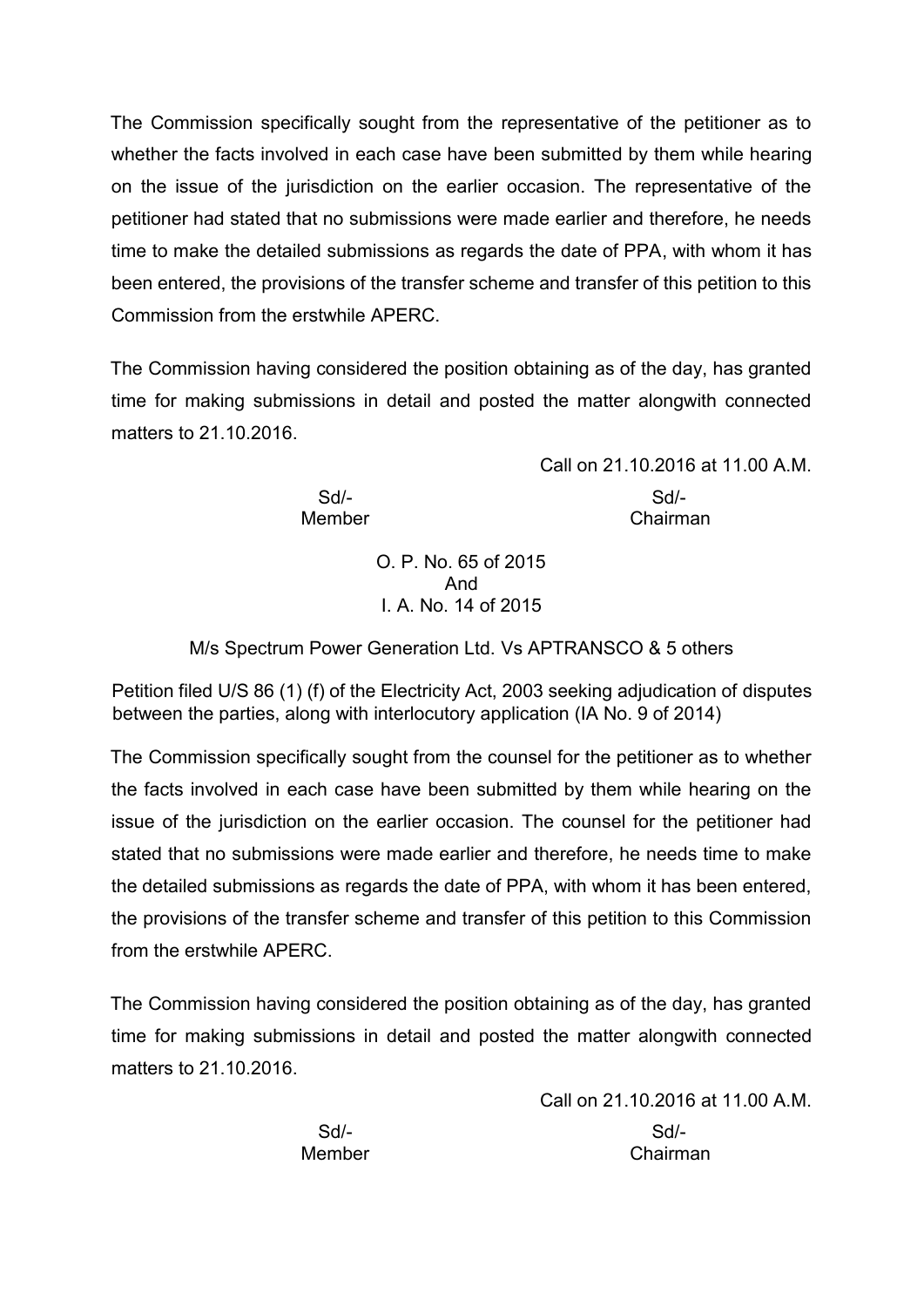## O. P. No. 66 of 2015

## M/s Spectrum Power Generation Ltd. vs APTRANSCO & 5 others

Petition filed U/S 86 (1) (f) of the Electricity Act, 2003 seeking adjudication of disputes between the parties.

The Commission specifically sought from the counsel for the petitioner as to whether the facts involved in each case have been submitted by them while hearing on the issue of the jurisdiction on the earlier occasion. The counsel for the petitioner had stated that no submissions were made earlier and therefore, he needs time to make the detailed submissions as regards the date of PPA, with whom it has been entered, the provisions of the transfer scheme and transfer of this petition to this Commission from the erstwhile APERC.

The Commission having considered the position obtaining as of the day, has granted time for making submissions in detail and posted the matter alongwith connected matters to 21.10.2016.

Call on 21.10.2016 at 11.00 A.M.

Sd/- Sd/- Member Chairman

# O. P. No. 69 of 2015

M/s Spectrum Power Generation Ltd. vs APTRANSCO & 7 others

Petition filed U/S 86 (1) (f) of the Electricity Act, 2003 for adjudication of disputes between the parties.

The Commission specifically sought from the counsel for the petitioner as to whether the facts involved in each case have been submitted by them while hearing on the issue of the jurisdiction on the earlier occasion. The counsel for the petitioner had stated that no submissions were made earlier and therefore, he needs time to make the detailed submissions as regards the date of PPA, with whom it has been entered, the provisions of the transfer scheme and transfer of this petition to this Commission from the erstwhile APERC.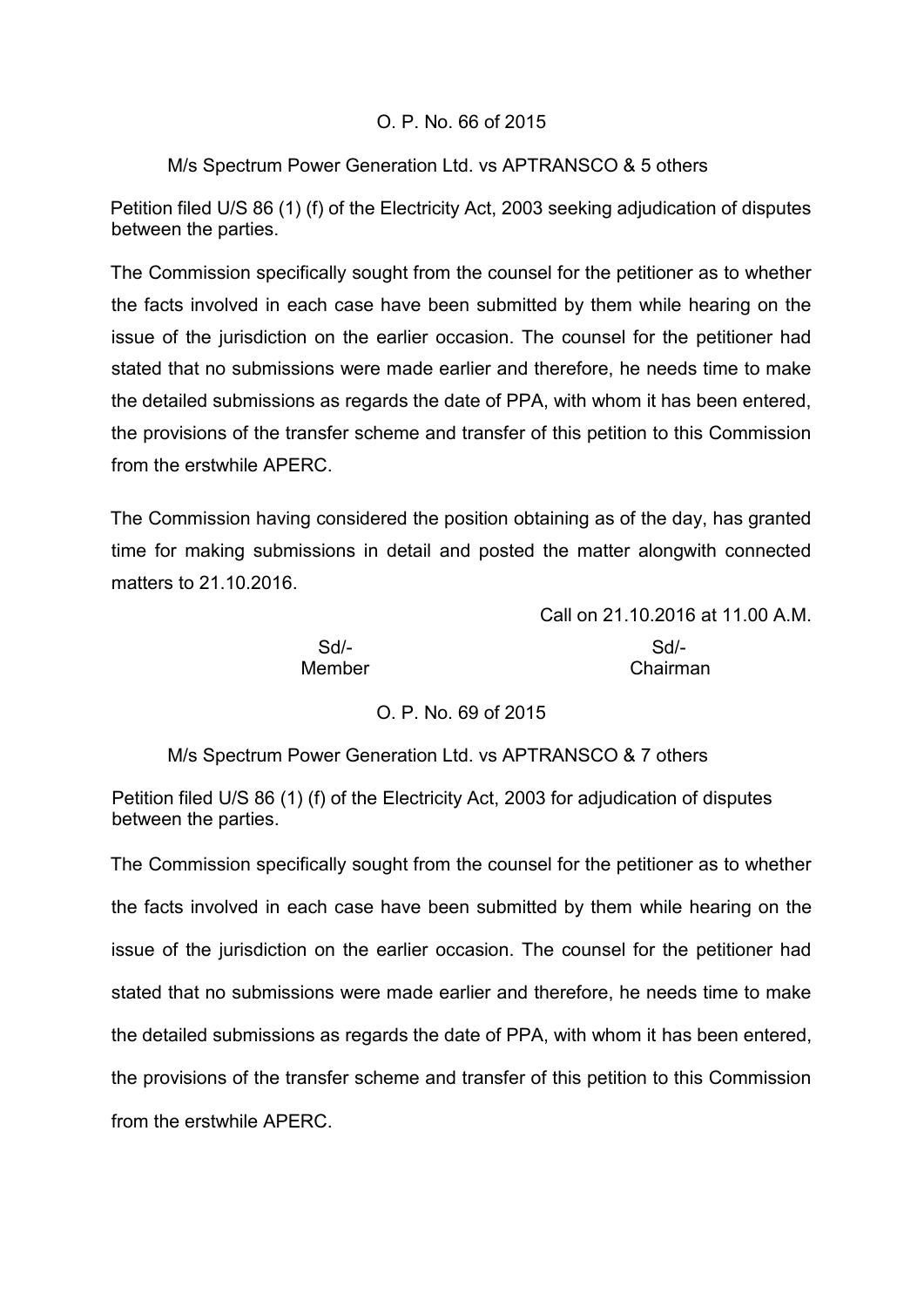The Commission having considered the position obtaining as of the day, has granted time for making submissions in detail and posted the matter alongwith connected matters to 21.10.2016.

> Call on 21.10.2016 at 11.00 A.M. Sd/- Sd/- Member **Chairman**

## O. P. No. 70 of 2015

M/s Spectrum Power Generation Ltd. vs APTRANSCO & 7 others

Petition filed U/S 86 (1) (f) of the Electricity Act, 2003 for adjudication of disputes between the parties.

The Commission specifically sought from the counsel for the petitioner as to whether the facts involved in each case have been submitted by them while hearing on the issue of the jurisdiction on the earlier occasion. The counsel for the petitioner had stated that no submissions were made earlier and therefore, he needs time to make the detailed submissions as regards the date of PPA, with whom it has been entered, the provisions of the transfer scheme and transfer of this petition to this Commission from the erstwhile APERC.

The Commission having considered the position obtaining as of the day, has granted time for making submissions in detail and posted the matter alongwith connected matters to 21.10.2016.

Sd/- Sd/- Member Chairman

Call on 21.10.2016 at 11.00 A.M.

# O. P. No. 71 of 2015

M/s Spectrum Power Generation Ltd. vs APTRANSCO & 12 others

Petition filed adjudication of disputes between the parties.

The Commission specifically sought from the counsel for the petitioner as to whether the facts involved in each case have been submitted by them while hearing on the issue of the jurisdiction on the earlier occasion. The counsel for the petitioner had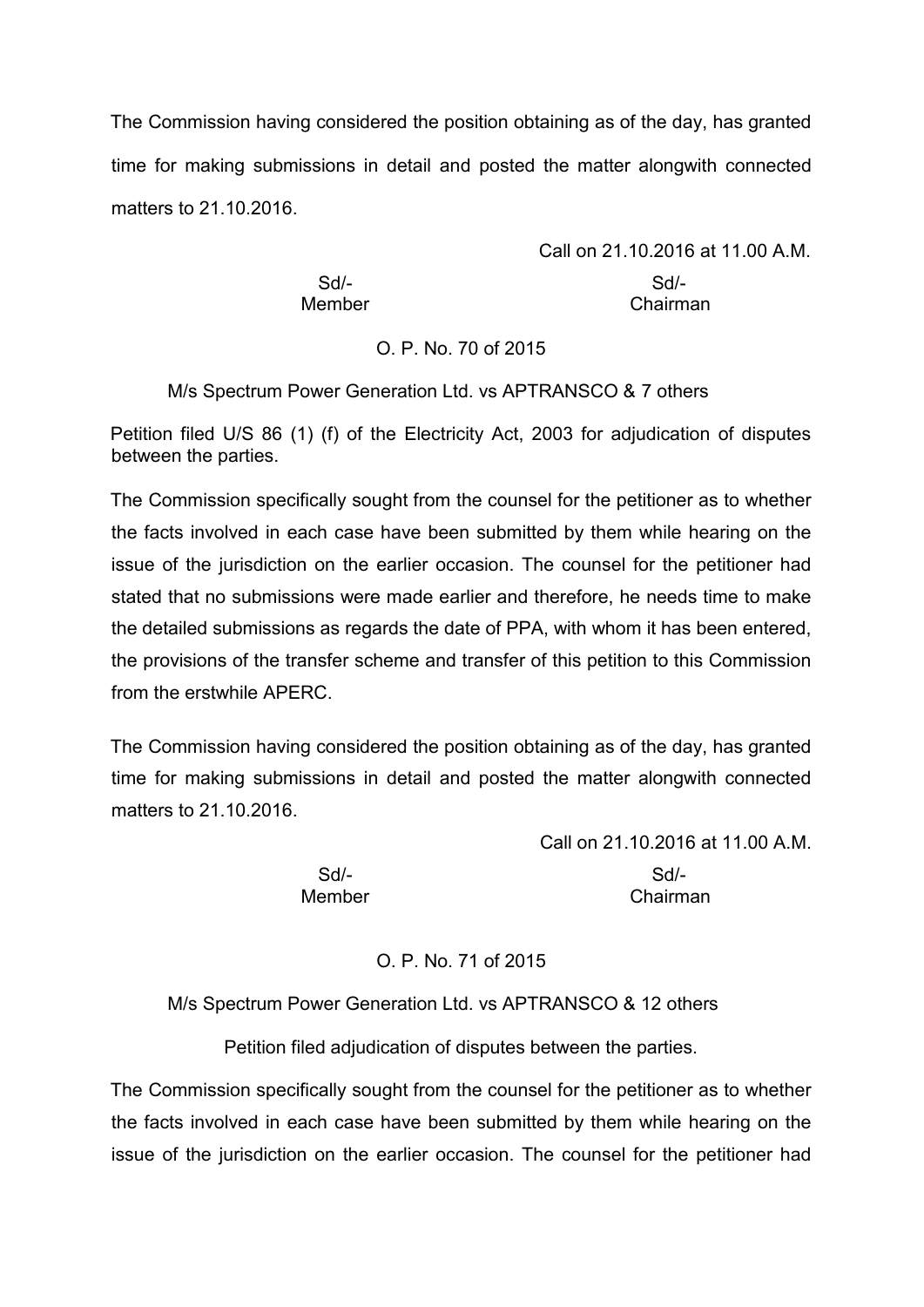stated that no submissions were made earlier and therefore, he needs time to make the detailed submissions as regards the date of PPA, with whom it has been entered, the provisions of the transfer scheme and transfer of this petition to this Commission from the erstwhile APERC.

The Commission having considered the position obtaining as of the day, has granted time for making submissions in detail and posted the matter alongwith connected matters to 21.10.2016.

Call on 21.10.2016 at 11.00 A.M. Sd/- Sd/- Member Chairman

O. P. No. 72 of 2015

M/s Spectrum Power Generation Ltd. vs APTRANSCO & 7 others Petition filed adjudication of disputes between the parties.

The Commission specifically sought from the counsel for the petitioner as to whether the facts involved in each case have been submitted by them while hearing on the issue of the jurisdiction on the earlier occasion. The counsel for the petitioner had stated that no submissions were made earlier and therefore, he needs time to make the detailed submissions as regards the date of PPA, with whom it has been entered, the provisions of the transfer scheme and transfer of this petition to this Commission from the erstwhile APERC.

The Commission having considered the position obtaining as of the day, has granted time for making submissions in detail and posted the matter alongwith connected matters to 21.10.2016.

> Call on 21.10.2016 at 11.00 A.M. Sd/- Sd/- Member **Chairman**

> > O. P. No. 73 of 2015

M/s Spectrum Power Generation Ltd. vs APTRANSCO & 7 others

Petition filed adjudication of disputes between the parties.

The Commission specifically sought from the counsel for the petitioner as to whether the facts involved in each case have been submitted by them while hearing on the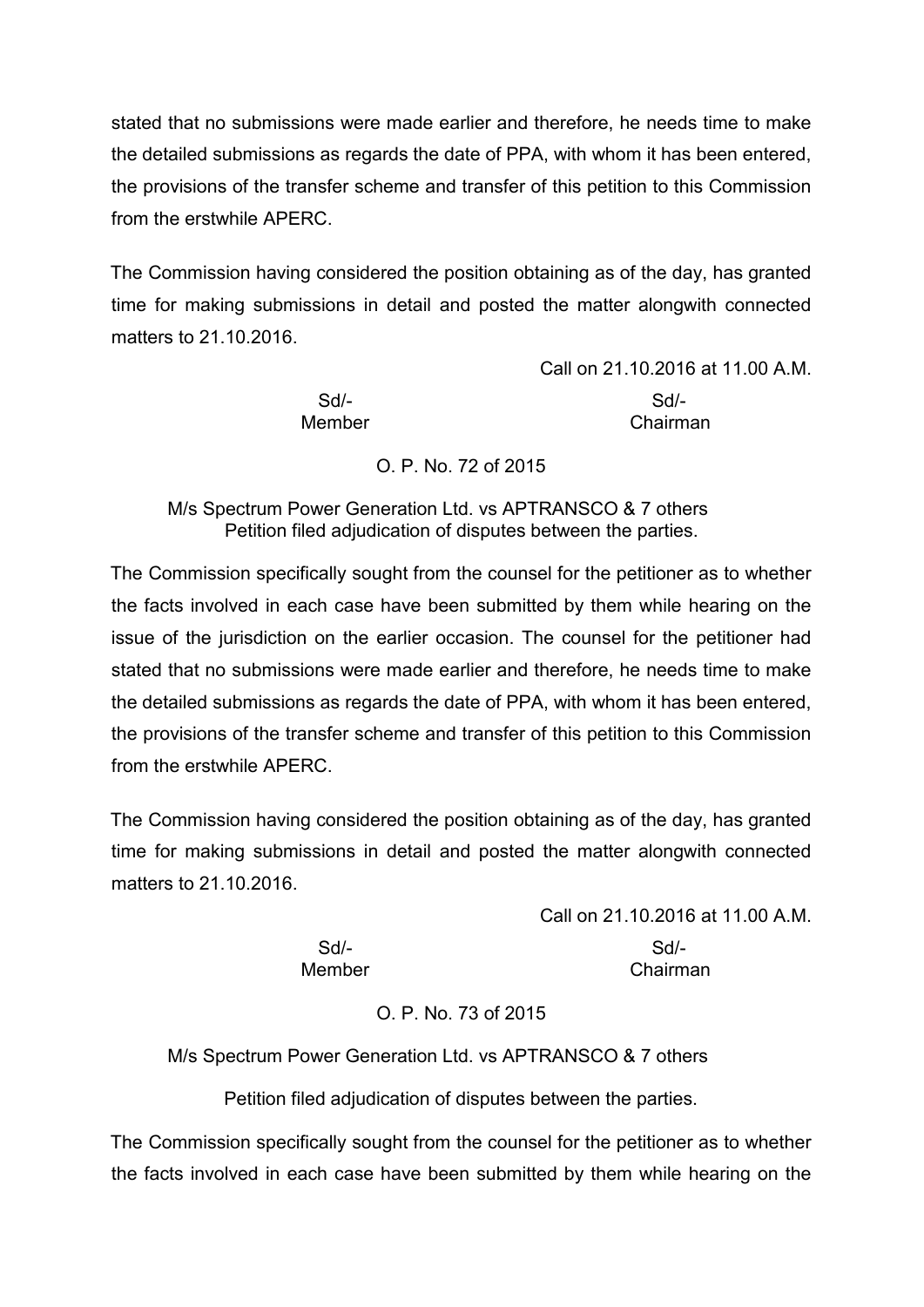issue of the jurisdiction on the earlier occasion. The counsel for the petitioner had stated that no submissions were made earlier and therefore, he needs time to make the detailed submissions as regards the date of PPA, with whom it has been entered, the provisions of the transfer scheme and transfer of this petition to this Commission from the erstwhile APERC.

The Commission having considered the position obtaining as of the day, has granted time for making submissions in detail and posted the matter alongwith connected matters to 21.10.2016.

> Sd/- Sd/- Member Chairman

Call on 21.10.2016 at 11.00 A.M.

# R. P. No. 6 of 2015

APTRANSCO & 5 others vs M/s Spectrum Power Generation Ltd.

Petition filed under section 94 (1) (f) of the Electricity Act, 2003 seeking review the Commission's order dated 27.07.2013 in OP No. 44 of 2013.

The Commission specifically sought from the counsel for the respondent as to whether the facts involved in each case have been submitted by them while hearing on the issue of the jurisdiction on the earlier occasion. The counsel for the respondent had stated that no submissions were made earlier and therefore, he needs time to make the detailed submissions as regards the date of PPA, with whom it has been entered, the provisions of the transfer scheme and transfer of this petition to this Commission from the erstwhile APERC.

The Commission having considered the position obtaining as of the day, has granted time for making submissions in detail and posted the matter alongwith connected matters to 21.10.2016.

Call on 21.10.2016 at 11.00 A.M.

Sd/- Sd/- Member **Chairman** 

O. P. No. 39 of 2015

M/s. Reliance Infrastructure Ltd. Vs DISCOM & APPCC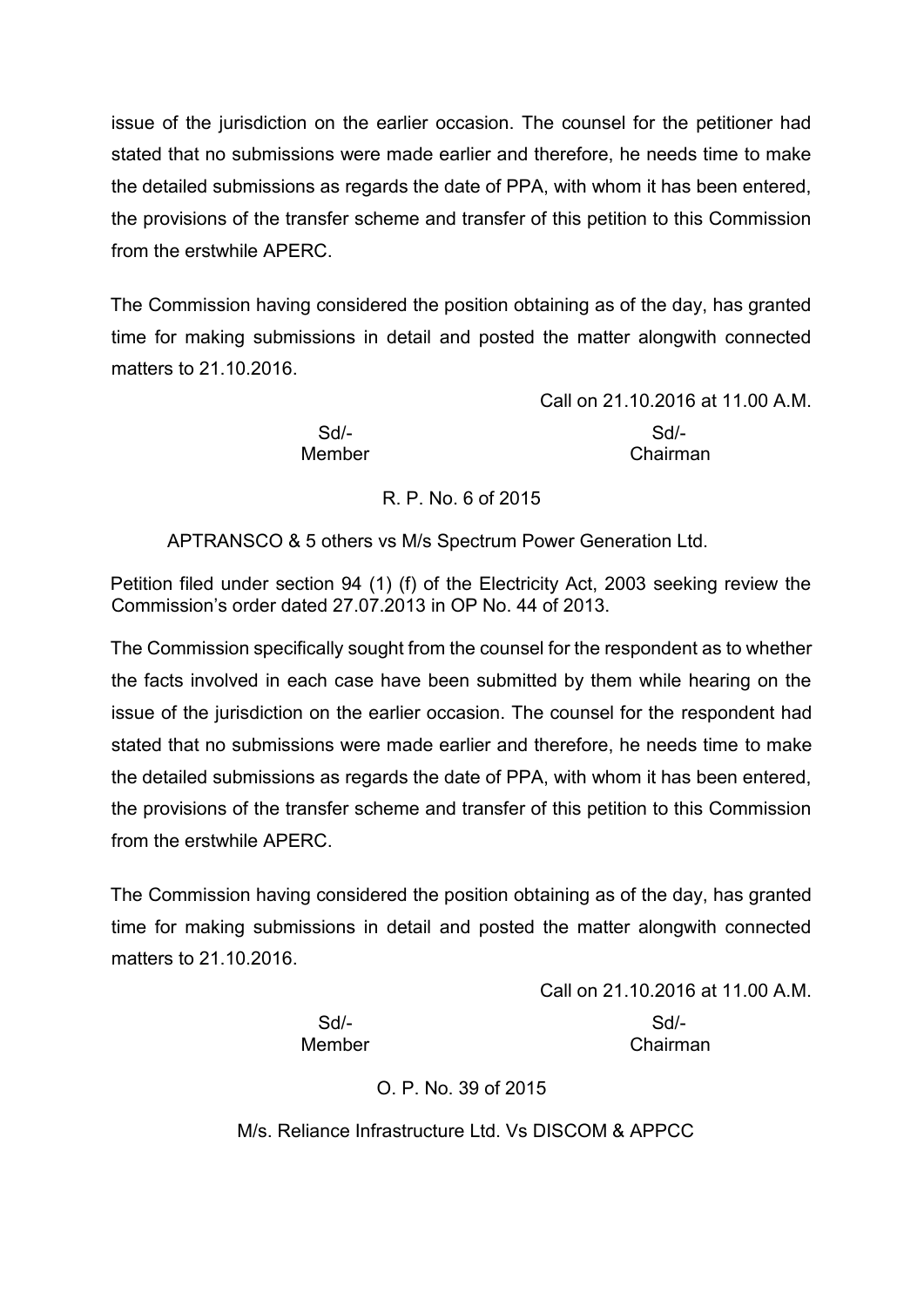#### Petition u/s 86 (1) (f) of the Electricity Act, 2003 seeking to restrain the DISCOMs from deducting from the monthly bills amounts towards deemed generation

The Commission specifically sought from the counsel for the petitioner as to whether the facts involved in this case have been submitted by them in the earlier hearings. The counsel for the petitioner while stating and recollecting that the Commission had earlier also sought hearing on the facts and that he did not submit the same, further stated that the senior counsel appearing for the petitioner in this case is unable to attend the hearing today and therefore, seeks adjournment of the hearing of this case as well as connected cases to earliest possible date of 28.09.2016. The counsel for the respondent expressed his inability to argue the matter stating that the issue involved in this petition is already a subject matter of a writ petition by the petitioner in this case and the same is pending consideration before the Hon'ble High Court. He also stated that since the present petition involves the issue of jurisdiction and there being a direction by the Hon'ble High Court to decide the matter including the issue of jurisdiction, specific date may be given in the matter for hearing, but not earlier than 18.10.2016. He sought to point out the issue of jurisdiction is itself under consideration in several writ petitions filed by respondents and other generators and specific writ petition seeking decision on the jurisdiction in the form of M/s. Bharath Aluminium Limited. However, appropriate, orders may be passed after hearing all the concerned parties.

The Commission having considered the submissions of the counsel for the parties and in view of the fact that the directions of the Hon'ble High Court are starring at the Commission, adjourned the hearing to 05.10.2016, on which date the counsel for the petitioner shall submit his arguments and a reply to be given by the DISCOM shall be done on 21.10.2016.

> Call on 05.10.2016 at 11.00 A.M. Sd/- Sd/- Member **Chairman**

#### O. P. No. 44 of 2015 & I. A. No. 09 of 2015

APPCC & DISCOMS Vs M/s. Reliance Infrastructure Ltd

Petition filed u/s 86 (1) (f) of the Electricity Act, 2003 in the matter of ineligibility of availability declarations with alternate fuel (naphtha / HSD) by the respondent, after the year 2009, and for deletion of alternate fuel clause".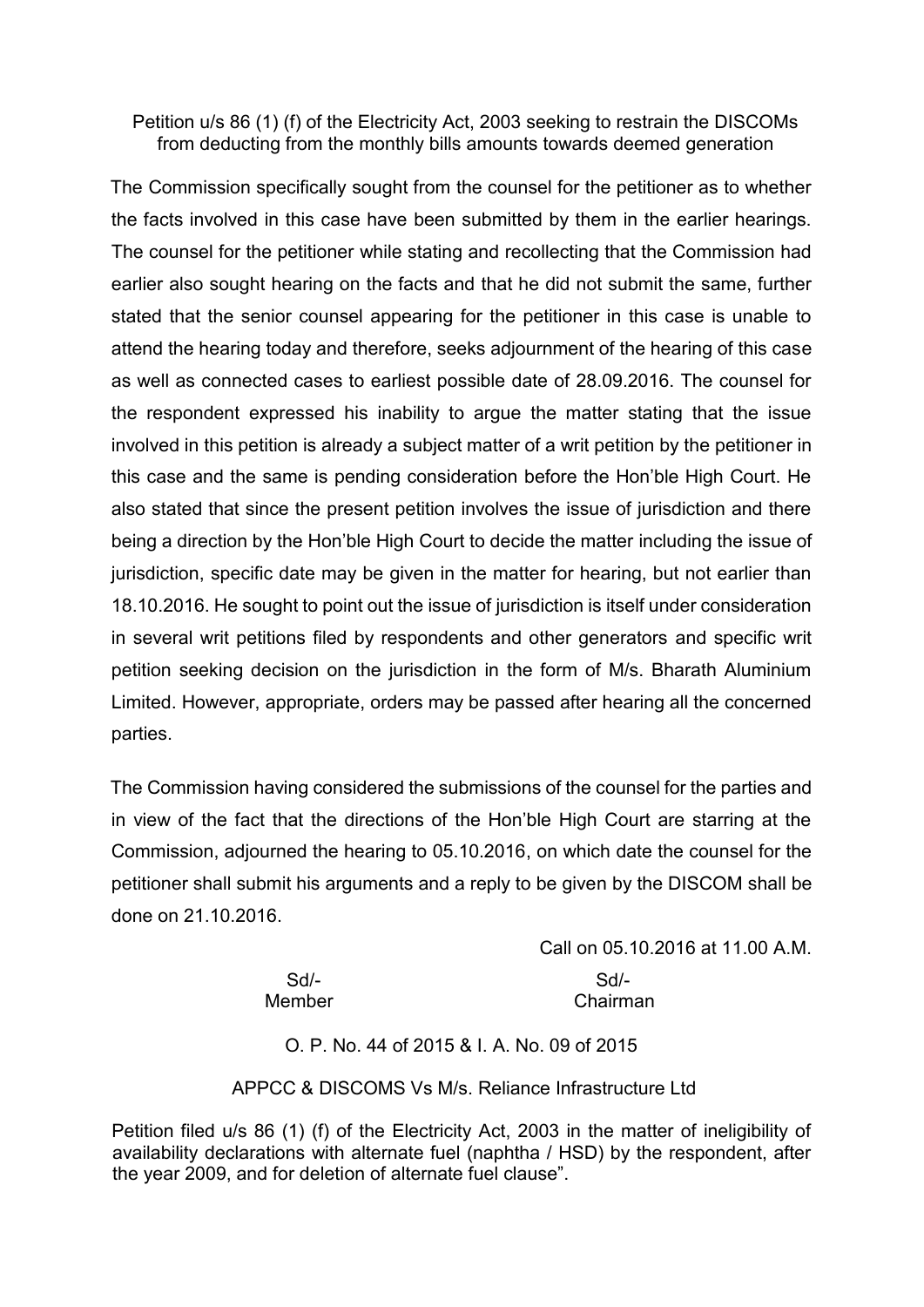IA filed by the petitioners u/s 128 of the Electricity Act, 2003 for appointment of a committee of technical officers and direct them to investigate the issue as to whether there were tanks for storing naphtha at the project of the respondent and after the year 2009 and as to the probable date of dismantling of naphtha tanks, by inspecting the project premises and the records.

The Commission specifically sought from the counsel for the respondent as to whether the facts involved in this case have been submitted by them in the earlier hearings. The counsel for the respondent while stating and recollecting that the Commission had earlier also sought hearing on the facts and that he did not submit the same, further stated that the senior counsel appearing for the respondent in this case is unable to attend the hearing today and therefore, seeks adjournment of the hearing of this case as well as connected cases to earliest possible date of 28.09.2016. The counsel for the respondent expressed his inability to argue the matter stating that the issue involved in this petition is already a subject matter of a writ petition by the respondent in this case and the same is pending consideration before the Hon'ble High Court. He also stated that since the present petition involves the issue of jurisdiction and there being a direction by the Hon'ble High Court to decide the matter including the issue of jurisdiction, specific date may be given in the matter for hearing, but not earlier than 18.10.2016. He sought to point out the issue of jurisdiction is itself under consideration in several writ petitions filed by respondents and other generators and specific writ petition seeking decision on the jurisdiction in the form of M/s. Bharath Aluminium Limited. However, appropriate, orders may be passed after hearing all the concerned parties.

The Commission having considered the submissions of the counsel for the parties and in view of the fact that the directions of the Hon'ble High Court are starring at the Commission, adjourned the hearing to 05.10.2016, on which date the counsel for the respondent shall submit his arguments and a reply to be given by the DISCOM shall be done on 21.10.2016.

> Call on 05.10.2016 at 11.00 A.M. Sd/- Sd/- Member Chairman